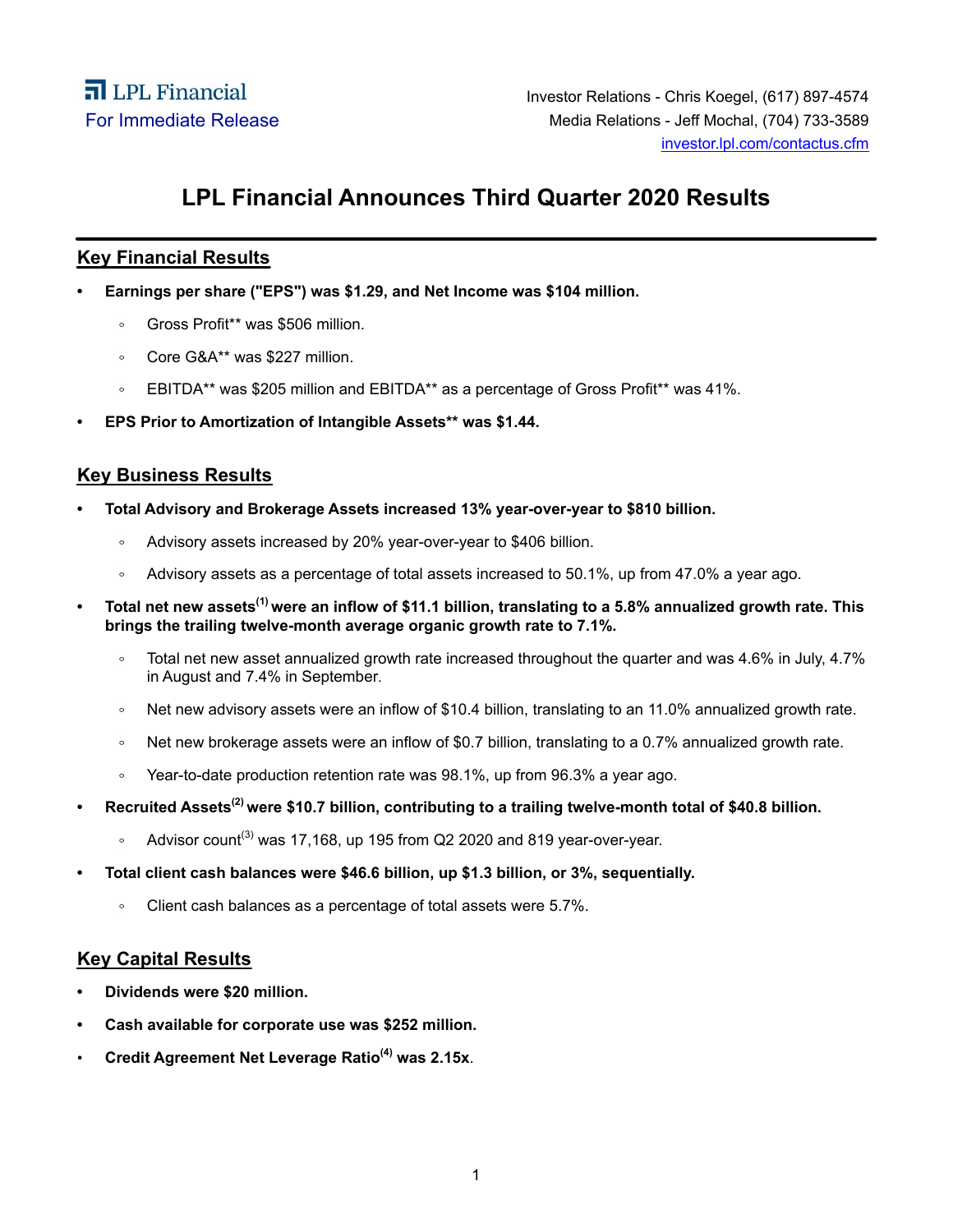# **Key Updates**

- **Signed an agreement with BMO Harris Bank's retail advisory and brokerage business BMO Harris Financial Advisors (BHFA) - to join LPL's platform. BHFA has ~115 financial advisors serving ~\$14B in advisory and brokerage assets and expects to onboard by the middle of 2021.**
- **Acquired Blaze Portfolio, an advisory trading firm based in Chicago, for a transaction price of ~\$12M, plus earn-out payments of up to \$5M.**
- **Q3 Core G&A\*\* was \$227M, which brings 2020 year-to-date total to \$673M, or an annualized run-rate of ~ \$900M. Full-year plans continue to be in the lower half of the 2020 outlook range of \$915 to \$940M.**

**SAN DIEGO - October 29, 2020 —** LPL Financial Holdings Inc. (Nasdaq: LPLA) (the "Company") today announced results for its third quarter ended September 30, 2020, reporting net income of \$104 million, or \$1.29 per share. This compares with \$132 million, or \$1.57 per share, in the third quarter of 2019 and \$102 million, or \$1.27 per share, in the prior quarter.

"In the third quarter, we continued to execute on our business priorities and advance our strategic plans," said Dan Arnold, President and CEO. "This combination led to new highs for total assets and full-year recruiting. Looking ahead, we remain focused on investing in our platform to help our advisors win in the marketplace, attract new advisors, and increase our scale and capacity to invest."

"We delivered another quarter of strong results in Q3", said Matt Audette, CFO. "We stayed disciplined on expenses while investing to drive growth. Over the last three months, we also closed on three M&A transactions. Looking forward, we remain focused on our capital allocation priorities of investing in organic growth, pursuing M&A opportunities when appropriate, and returning capital to shareholders."

#### **Dividend Declaration**

The Company's Board of Directors declared a \$0.25 per share dividend to be paid on November 30, 2020 to all stockholders of record as of November 12, 2020.

# **Conference Call and Additional Information**

The Company will hold a conference call to discuss its results at 5:00 p.m. EDT on Thursday, October 29. To listen, call 877-677-9122 (domestic) or 708-290-1401 (international); passcode 2390337, or visit investor.lpl.com (webcast). Replays will be available by phone and on investor.lpl.com beginning two hours after the call and until November 5 and November 19, respectively. For telephonic replay, call 855-859-2056 (domestic) or 404-537-3406 (international); passcode 2390337.

# **About LPL Financial**

LPL Financial is a leader in the retail financial advice market, the nation's largest independent broker-dealer<sup>+</sup> and a leading custodian (or provider of custodial services) to RIAs. We serve independent financial advisors and financial institutions, providing them with the technology, research, clearing and compliance services, and practice management programs they need to create and grow their practices. LPL enables them to provide objective guidance to millions of American families seeking wealth management, retirement planning, financial planning and asset management solutions. LPL.com

<sup>+</sup>Based on total revenues, Financial Planning magazine June 1996-2020.

Securities and advisory services offered through LPL Financial LLC, a registered investment advisor. Member FINRA/SIPC. Throughout this communication, the terms "financial advisors" and "advisors" are used to refer to registered representatives and/or investment advisor representatives affiliated with LPL Financial LLC. We routinely disclose information that may be important to shareholders in the "Investor Relations" or "Press Releases" section of our website.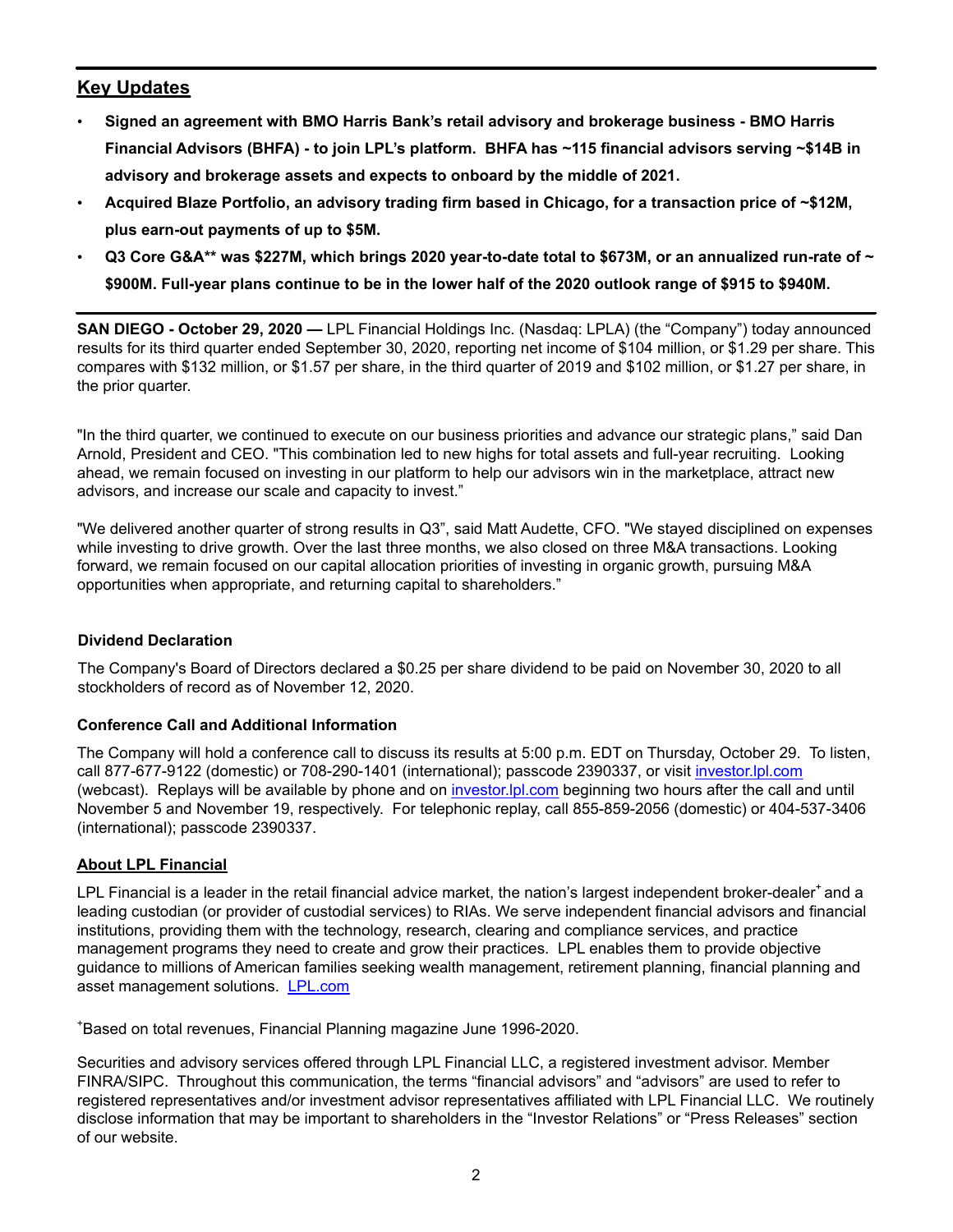#### **\*\*Non-GAAP Financial Measures**

Management believes that presenting certain non-GAAP financial measures by excluding or including certain items can be helpful to investors and analysts who may wish to use this information to analyze the Company's current performance, prospects, and valuation. Management uses this non-GAAP information internally to evaluate operating performance and in formulating the budget for future periods. Management believes that the non-GAAP financial measures and metrics discussed below are appropriate for evaluating the performance of the Company.

EPS Prior to Amortization of Intangible Assets is defined as GAAP EPS plus the per share impact of amortization of intangible assets. The per share impact is calculated as amortization of intangible assets expense, net of applicable tax benefit, divided by the number of shares outstanding for the applicable period. The Company presents EPS Prior to Amortization of Intangible Assets because management believes that the metric can provide investors with useful insight into the Company's core operating performance by excluding non-cash items that management does not believe impact the Company's ongoing operations. EPS Prior to Amortization of Intangible Assets is not a measure of the Company's financial performance under GAAP and should not be considered as an alternative to GAAP EPS or any other performance measure derived in accordance with GAAP. For a reconciliation of EPS Prior to Amortization of Intangible Assets to GAAP EPS, please see footnote 36 on page 19 of this release.

Gross Profit is calculated as net revenues, which were \$1,460 million for the three months ended September 30, 2020, less commission and advisory expenses and brokerage, clearing and exchange fees, which were \$937 million and \$18 million, respectively, for the three months ended September 30, 2020. All other expense categories, including depreciation and amortization of fixed assets and amortization of intangible assets, are considered general and administrative in nature. Because the Company's Gross Profit amounts do not include any depreciation and amortization expense, the Company considers Gross Profit to be a non-GAAP financial measure that may not be comparable to similar measures used by others in its industry. Management believes that Gross Profit can provide investors with useful insight into the Company's core operating performance before indirect costs that are general and administrative in nature.

Core G&A consists of total operating expenses, less the following expenses: commission and advisory, regulatory charges, promotional, employee share-based compensation, depreciation and amortization, amortization of intangible assets, and brokerage, clearing and exchange. Management presents Core G&A because it believes Core G&A reflects the corporate operating expense categories over which management can generally exercise a measure of control, compared with expense items over which management either cannot exercise control, such as commission and advisory expenses, or which management views as promotional expense necessary to support advisor growth and retention, including conferences and transition assistance. Core G&A is not a measure of the Company's total operating expenses as calculated in accordance with GAAP. For a reconciliation of Core G&A to the Company's total operating expenses, please see footnote 9 on page 17 of this release. The Company does not provide an outlook for its total operating expenses because it contains expense components, such as commission and advisory expenses, that are market-driven and over which the Company cannot exercise control. Accordingly a reconciliation of the Company's outlook for Core G&A to an outlook for total operating expenses cannot be made available without unreasonable effort.

EBITDA is defined as net income plus interest and other expense, income tax expense, depreciation and amortization, and amortization of intangible assets. The Company presents EBITDA because management believes that it can be a useful financial metric in understanding the Company's earnings from operations. EBITDA is not a measure of the Company's financial performance under GAAP and should not be considered as an alternative to net income or any other performance measure derived in accordance with GAAP, or as an alternative to cash flows from operating activities as a measure of profitability or liquidity. In addition, the Company's EBITDA can differ significantly from EBITDA calculated by other companies, depending on long-term strategic decisions regarding capital structure, the tax jurisdictions in which companies operate, and capital investments. For a reconciliation of EBITDA to net income, please see footnote 25 on page 18 of this release.

Credit Agreement EBITDA is defined in, and calculated by management in accordance with, the Company's credit agreement ("Credit Agreement") as "Consolidated EBITDA," which is Consolidated Net Income (as defined in the Credit Agreement) plus interest expense, tax expense, depreciation and amortization, and amortization of intangible assets, and is further adjusted to exclude certain non-cash charges and other adjustments, including unusual or non-recurring charges and gains, and to include future expected cost savings, operating expense reductions or other synergies from certain transactions. The Company presents Credit Agreement EBITDA because management believes that it can be a useful financial metric in understanding the Company's debt capacity and covenant compliance under its Credit Agreement. Credit Agreement EBITDA is not a measure of the Company's financial performance under GAAP and should not be considered as an alternative to net income or any other performance measure derived in accordance with GAAP, or as an alternative to cash flows from operating activities as a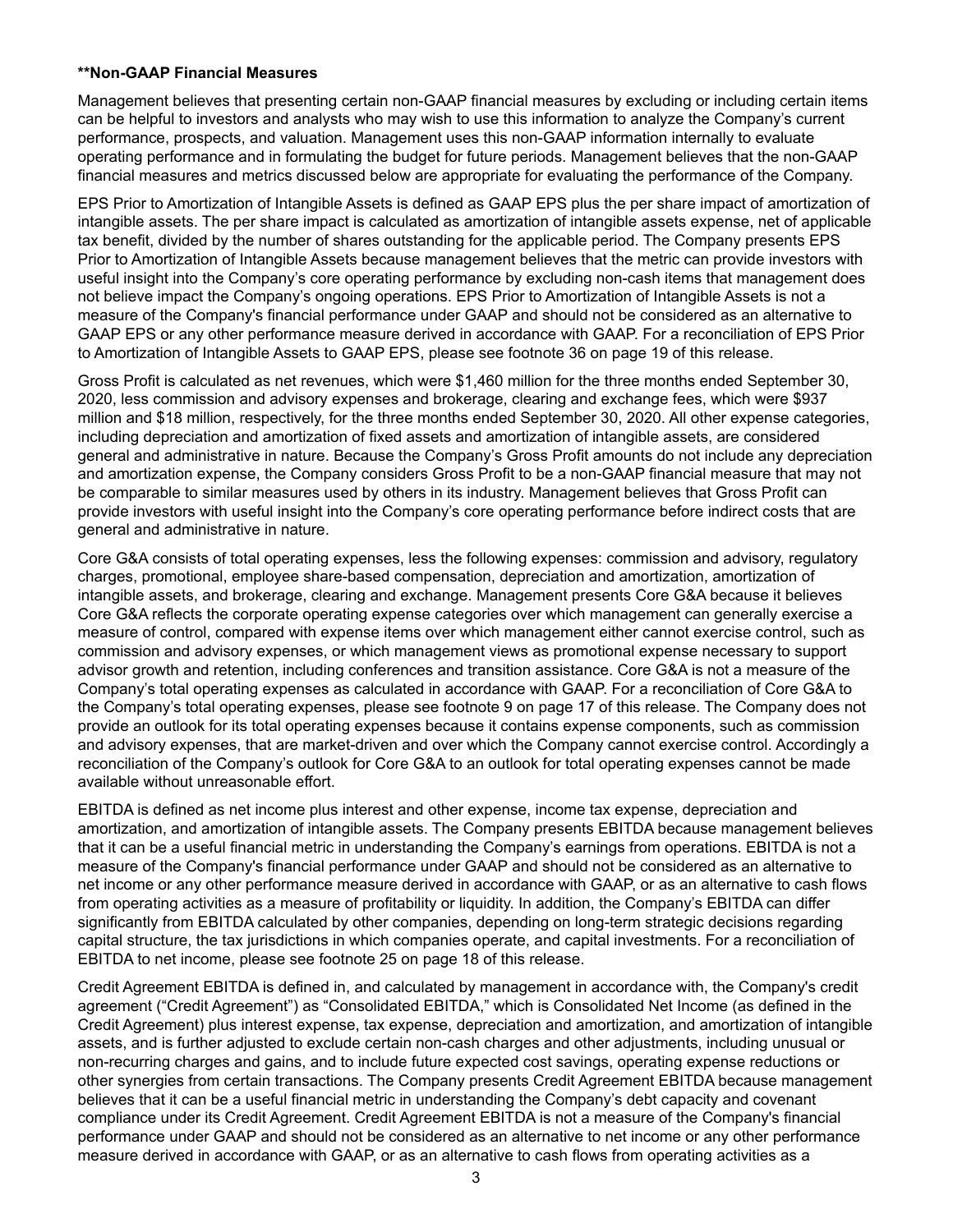measure of profitability or liquidity. In addition, the Company's calculation of Credit Agreement EBITDA can differ significantly from adjusted EBITDA calculated by other companies, depending on long-term strategic decisions regarding capital structure, the tax jurisdictions in which companies operate, capital investments, and types of adjustments made by such companies. For a reconciliation of Credit Agreement EBITDA to net income, please see footnote 25 on page 18 of this release.

## **Forward-Looking Statements**

Statements in this press release regarding the Company's future financial and operating results, growth, priorities and business strategies, including forecasts and statements relating to future expenses (including 2020 Core G&A\*\* outlook), future capabilities, future advisor service experience, future investments and capital deployment, long-term shareholder value and BMO Harris Bank's agreement to join LPL's platform, as well as any other statements that are not related to present facts or current conditions or that are not purely historical, constitute forward-looking statements. These forward-looking statements are based on the Company's historical performance and its plans, estimates, and expectations as of October 29, 2020. Forward-looking statements are not guarantees that the future results, plans, intentions, or expectations expressed or implied will be achieved. Matters subject to forward-looking statements involve known and unknown risks and uncertainties, including economic, legislative, regulatory, competitive, and other factors, which may cause actual financial or operating results, levels of activity or the timing of events, to be materially different than those expressed or implied by forward-looking statements. Important factors that could cause or contribute to such differences include: changes in general economic and financial market conditions, including retail investor sentiment; changes in interest rates and fees payable by banks participating in the Company's client cash programs; the Company's strategy and success in managing client cash program fees; changes in the growth and profitability of the Company's fee-based business; fluctuations in the levels of advisory and brokerage assets, including net new assets, and the related impact on revenue; the effects of competition in the financial services industry and the success of the Company in attracting and retaining financial advisors and institutions; whether the retail investors served by newly-recruited advisors choose to move their respective assets to new accounts at the Company; the effect of current, pending and future legislation, regulation and regulatory actions, including disciplinary actions imposed by federal and state regulators and self-regulatory organizations and the implementation of Regulation BI (Best Interest); the costs of settling and remediating issues related to regulatory matters or legal proceedings, including actual costs of reimbursing customers for losses in excess of our reserves; changes made to the Company's services and pricing, and the effect that such changes may have on the Company's gross profit streams and costs; the execution of the Company's plans and its success in realizing the synergies, expense savings, service improvements, and/or efficiencies expected to result from its initiatives, acquisitions and programs; the effects of the COVID-19 pandemic; the successful onboarding of advisors and client assets, in connection with BMO Harris Bank's agreement to join LPL's platform; the successful integration of Blaze Portfolio's service offerings into LPL's technology platform; and the other factors set forth in Part I, "Item 1A. Risk Factors" in the Company's 2019 Annual Report on Form 10-K, as may be amended or updated in the Company's Quarterly Reports on Form 10-Q or other filings with the Securities and Exchange Commission. Except as required by law, the Company specifically disclaims any obligation to update any forward-looking statements as a result of developments occurring after the date of this earnings release, even if its estimates change, and you should not rely on statements contained herein as representing the Company's views as of any date subsequent to the date of this press release.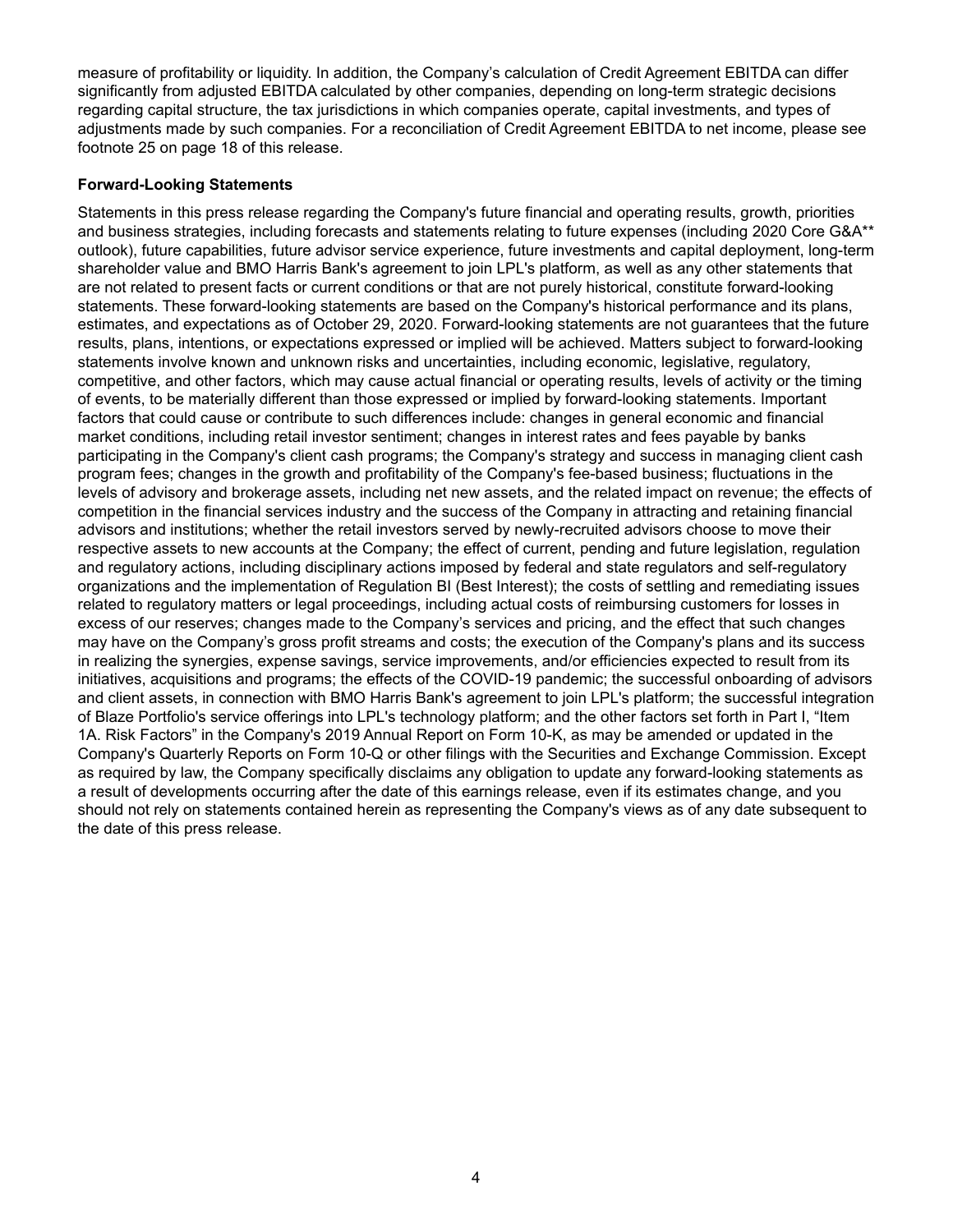#### **LPL Financial Holdings Inc. Condensed Consolidated Statements of Income (In thousands, except per share data) (Unaudited)**

|                                                           |      | <b>Three Months Ended</b><br>September 30, |      |           | <b>Nine Months Ended</b><br>September 30, |             |                           |             |             |
|-----------------------------------------------------------|------|--------------------------------------------|------|-----------|-------------------------------------------|-------------|---------------------------|-------------|-------------|
|                                                           |      | 2020                                       |      | 2019      | %<br>Change                               | 2020        | 2019                      |             | %<br>Change |
| <b>REVENUES</b>                                           |      |                                            |      |           |                                           |             |                           |             |             |
| Commission                                                | \$   | 472,643                                    | \$   | 474,993   | $-\%$                                     | \$1,403,540 |                           | \$1,415,487 | (1%)        |
| Advisory                                                  |      | 586,941                                    |      | 514,363   | 14%                                       | 1,689,338   |                           | 1,449,610   | 17%         |
| Asset-based                                               |      | 253,551                                    |      | 292,140   | (13%)                                     | 786,124     |                           | 877,054     | (10%)       |
| Transaction and fee                                       |      | 119,747                                    |      | 121,222   | (1%)                                      | 376,321     |                           | 362,037     | 4%          |
| Interest income, net of interest expense                  |      | 6,623                                      |      | 11,531    | (43%)                                     | 22,705      |                           | 35,542      | (36%)       |
| Other                                                     |      | 20,796                                     |      | 1,276     | n/m                                       | 12,329      |                           | 37,231      | n/m         |
| Total net revenues                                        |      | 1,460,301                                  |      | 1,415,525 | 3%                                        | 4,290,357   |                           | 4,176,961   | 3%          |
| <b>EXPENSES</b>                                           |      |                                            |      |           |                                           |             |                           |             |             |
| Commission and advisory                                   |      | 936,766                                    |      | 856,635   | 9%                                        | 2,667,408   |                           | 2,494,355   | 7%          |
| Compensation and benefits                                 |      | 151,271                                    |      | 138,300   | 9%                                        | 441,393     |                           | 407,000     | 8%          |
| Promotional                                               |      | 57,970                                     |      | 61.715    | (6%)                                      | 159,908     |                           | 154,487     | 4%          |
| Depreciation and amortization                             |      | 27,548                                     |      | 24,062    | 14%                                       | 81,082      |                           | 70,116      | 16%         |
| Amortization of intangible assets                         |      | 16,829                                     |      | 16,286    | 3%                                        | 50,088      |                           | 48,703      | 3%          |
| Occupancy and equipment                                   |      | 41,874                                     |      | 34,417    | 22%                                       | 124,486     |                           | 100,843     | 23%         |
| Professional services                                     |      | 12,301                                     |      | 17,666    | $(30\%)$                                  | 40,526      |                           | 56,115      | (28%)       |
| Brokerage, clearing and exchange                          |      | 17,834                                     |      | 16,380    | 9%                                        | 53,423      |                           | 48,518      | 10%         |
| Communications and data processing                        |      | 12,547                                     |      | 12,535    | $-\%$                                     | 37,743      |                           | 37,394      | $1\%$       |
| Other                                                     |      | 24,852                                     |      | 27,599    | (10%)                                     | 73,274      |                           | 83,977      | (13%)       |
| Total operating expenses                                  |      | 1,299,792                                  |      | 1,205,595 | 8%                                        | 3,729,331   |                           | 3,501,508   | 7%          |
| Non-operating interest expense and other                  |      | 25,179                                     |      | 31,944    | (21%)                                     | 80,786      |                           | 98,617      | (18%)       |
| <b>INCOME BEFORE PROVISION FOR</b><br><b>INCOME TAXES</b> |      | 135,330                                    |      | 177,986   | (24%)                                     | 480,240     |                           | 576,836     | (17%)       |
| PROVISION FOR INCOME TAXES                                |      | 31,541                                     |      | 46,272    | (32%)                                     | 119,148     |                           | 143,632     | (17%)       |
| <b>NET INCOME</b>                                         | \$   | 103,789                                    | \$   | 131,714   | $(21\%)$ \$                               | 361,092     | \$                        | 433,204     | (17%)       |
| <b>EARNINGS PER SHARE</b>                                 |      |                                            |      |           |                                           |             |                           |             |             |
| Earnings per share, basic                                 | \$   | 1.31                                       | \$   | 1.61      | $(19%)$ \$                                | 4.56        | \$                        | 5.20        | (12%)       |
| Earnings per share, diluted                               | $\,$ | 1.29                                       | $\,$ | 1.57      | $(18%)$ \$                                | 4.48        | $\boldsymbol{\mathsf{S}}$ | 5.07        | (12%)       |
| Weighted-average shares outstanding, basic                |      | 79,176                                     |      | 81,833    | (3%)                                      | 79,207      |                           | 83,315      | (5%)        |
| Weighted-average shares outstanding,<br>diluted           |      | 80,550                                     |      | 83,844    | (4% )                                     | 80,612      |                           | 85,421      | (6%)        |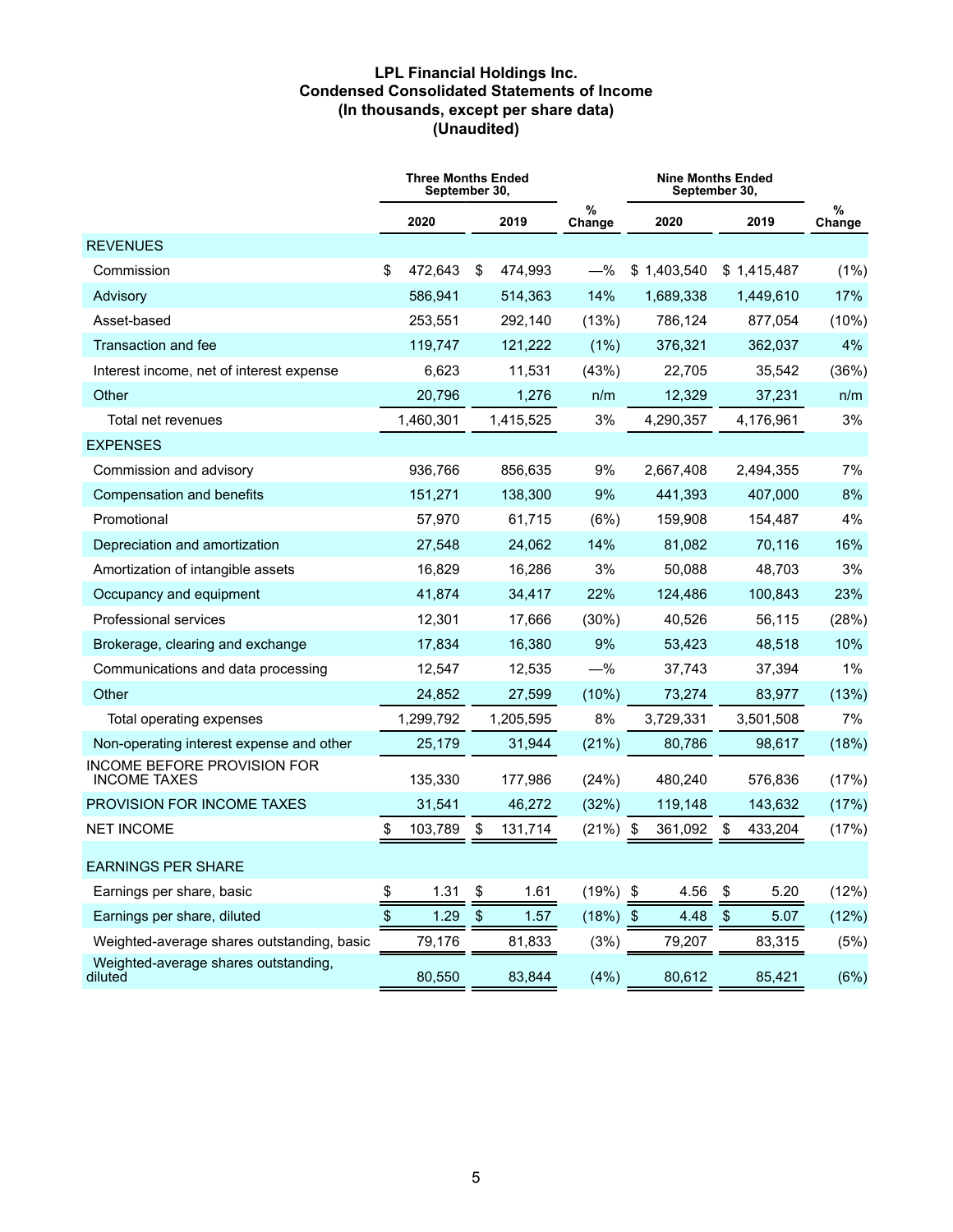#### **LPL Financial Holdings Inc. Condensed Consolidated Statements of Income Trend (In thousands, except per share data) (Unaudited)**

|                                              | <b>Quarterly Results</b> |                                   |               |  |  |  |
|----------------------------------------------|--------------------------|-----------------------------------|---------------|--|--|--|
|                                              | Q3 2020                  | Q2 2020                           | Q1 2020       |  |  |  |
| <b>REVENUES</b>                              |                          |                                   |               |  |  |  |
| Commission                                   | \$<br>472,643            | \$<br>427,453                     | \$<br>503,444 |  |  |  |
| Advisory                                     | 586,941                  | 523,370                           | 579,027       |  |  |  |
| Asset-based                                  | 253,551                  | 247,067                           | 285,506       |  |  |  |
| Transaction and fee                          | 119,747                  | 119,478                           | 137,096       |  |  |  |
| Interest income, net of interest expense     | 6,623                    | 6,540                             | 9,542         |  |  |  |
| Other                                        | 20,796                   | 42,751                            | (51, 218)     |  |  |  |
| Total net revenues                           | 1,460,301                | 1,366,659                         | 1,463,397     |  |  |  |
| <b>EXPENSES</b>                              |                          |                                   |               |  |  |  |
| Commission and advisory                      | 936,766                  | 859,847                           | 870,795       |  |  |  |
| Compensation and benefits                    | 151,271                  | 143,320                           | 146,802       |  |  |  |
| Promotional                                  | 57,970                   | 44,540                            | 57,398        |  |  |  |
| Depreciation and amortization                | 27,548                   | 26,890                            | 26,644        |  |  |  |
| Amortization of intangible assets            | 16,829                   | 16,689                            | 16,570        |  |  |  |
| Occupancy and equipment                      | 41,874                   | 43,066                            | 39,546        |  |  |  |
| Professional services                        | 12,301                   | 13,620                            | 14,605        |  |  |  |
| Brokerage, clearing and exchange expense     | 17,834                   | 18,565                            | 17,024        |  |  |  |
| Communications and data processing           | 12,547                   | 14,361                            | 10,835        |  |  |  |
| Other                                        | 24,852                   | 22,194                            | 26,228        |  |  |  |
| Total operating expenses                     | 1,299,792                | 1,203,092                         | 1,226,447     |  |  |  |
| Non-operating interest expense and other     | 25,179                   | 26,289                            | 29,318        |  |  |  |
| INCOME BEFORE PROVISION FOR INCOME TAXES     | 135,330                  | 137,278                           | 207,632       |  |  |  |
| <b>PROVISION FOR INCOME TAXES</b>            | 31,541                   | 35,616                            | 51,991        |  |  |  |
| <b>NET INCOME</b>                            | 103,789<br>S             | 101,662<br>\$                     | 155,641<br>\$ |  |  |  |
| <b>EARNINGS PER SHARE</b>                    |                          |                                   |               |  |  |  |
| Earnings per share, basic                    | \$<br>1.31               | 1.29<br>\$                        | \$<br>1.96    |  |  |  |
| Earnings per share, diluted                  | \$<br>1.29               | $\boldsymbol{\mathsf{S}}$<br>1.27 | \$<br>1.92    |  |  |  |
| Weighted-average shares outstanding, basic   | 79,176                   | 78,940                            | 79,507        |  |  |  |
| Weighted-average shares outstanding, diluted | 80,550                   | 80,127                            | 81,166        |  |  |  |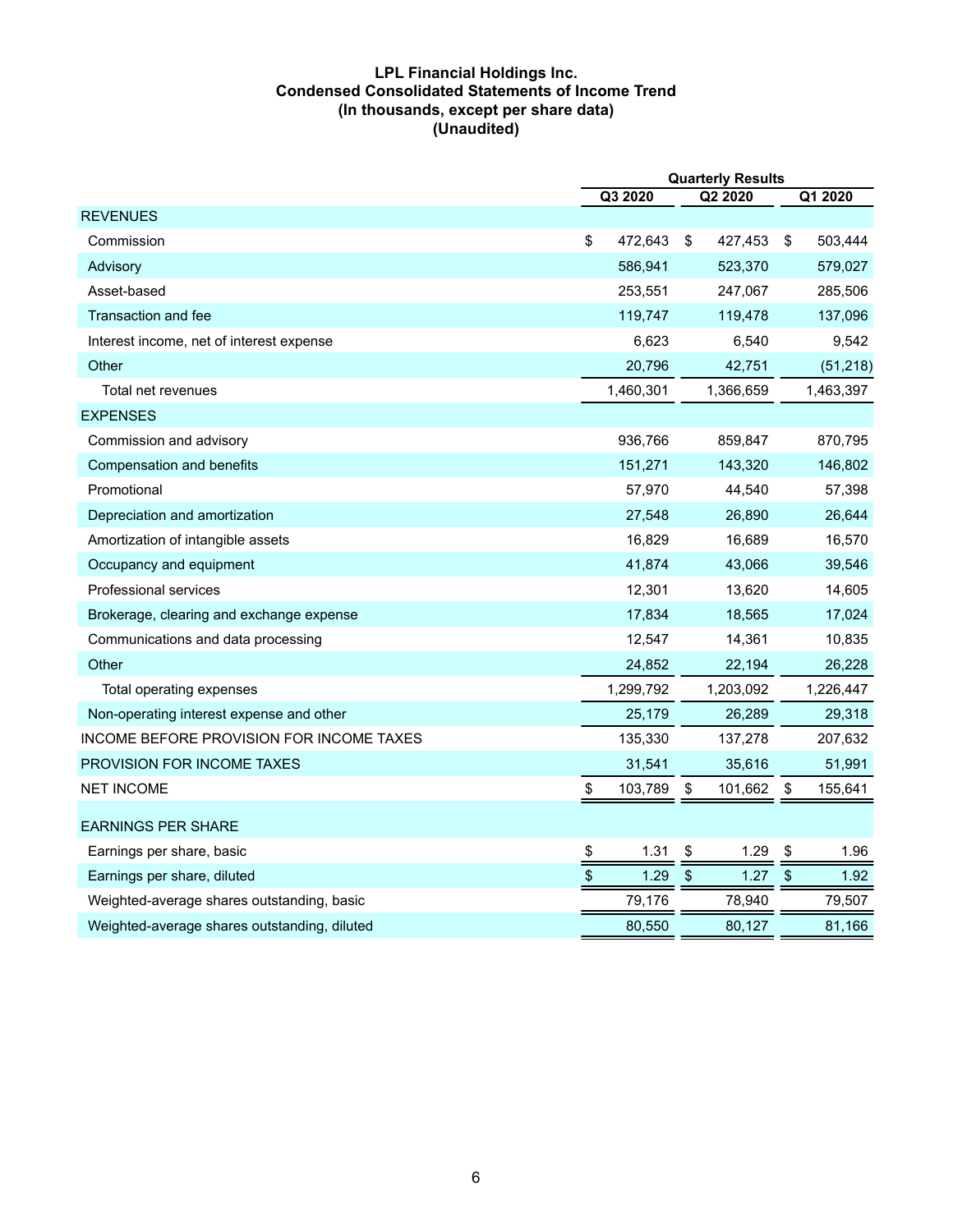#### **LPL Financial Holdings Inc. Condensed Consolidated Statements of Financial Condition (Dollars in thousands, except par value) (Unaudited)**

|                                                                                                                                                                      | September 30,<br>2020 |           | <b>June 30,</b><br>2020 |           |               | December 31,<br>2019 |
|----------------------------------------------------------------------------------------------------------------------------------------------------------------------|-----------------------|-----------|-------------------------|-----------|---------------|----------------------|
| <b>ASSETS</b>                                                                                                                                                        |                       |           |                         |           |               |                      |
| Cash and cash equivalents                                                                                                                                            | \$                    | 800,799   | \$                      | 845,228   | \$            | 590,209              |
| Cash segregated under federal and other regulations                                                                                                                  |                       | 667,121   |                         | 574,429   |               | 822,697              |
| Restricted cash                                                                                                                                                      |                       | 75,295    |                         | 70,051    |               | 58,872               |
| Receivables from:                                                                                                                                                    |                       |           |                         |           |               |                      |
| Clients, net of allowance                                                                                                                                            |                       | 424,131   |                         | 385,894   |               | 433,986              |
| Product sponsors, broker-dealers and clearing organizations                                                                                                          |                       | 205,508   |                         | 177,752   |               | 177,654              |
| Advisor Ioans, net of allowance                                                                                                                                      |                       | 509,124   |                         | 474,718   |               | 441,743              |
| Others, net of allowance                                                                                                                                             |                       | 306,952   |                         | 314,856   |               | 298,790              |
| Securities owned:                                                                                                                                                    |                       |           |                         |           |               |                      |
| Trading - at fair value                                                                                                                                              |                       | 28,215    |                         | 35,327    |               | 46,447               |
| Held-to-maturity - at amortized cost                                                                                                                                 |                       | 13,058    |                         | 14,406    |               | 11,806               |
| Securities borrowed                                                                                                                                                  |                       | 23,510    |                         | 10,944    |               | 17,684               |
| Fixed assets, net of accumulated depreciation and amortization                                                                                                       |                       | 570,592   |                         | 556,490   |               | 533,044              |
| Operating lease assets                                                                                                                                               |                       | 99,565    |                         | 101,741   |               | 102,477              |
| Goodwill                                                                                                                                                             |                       | 1,503,648 |                         | 1,503,648 |               | 1,503,648            |
| Intangible assets, net of accumulated amortization                                                                                                                   |                       | 409,427   |                         | 406,740   |               | 439,838              |
| Deferred income taxes, net                                                                                                                                           |                       | 744       |                         | 751       |               |                      |
| Other assets                                                                                                                                                         |                       | 453,038   |                         | 432,758   |               | 401,343              |
| Total assets                                                                                                                                                         | $\mathfrak{F}$        | 6,090,727 | $\frac{3}{2}$           | 5,905,733 | $\frac{1}{2}$ | 5,880,238            |
| <b>LIABILITIES AND STOCKHOLDERS' EQUITY</b>                                                                                                                          |                       |           |                         |           |               |                      |
| LIABILITIES:                                                                                                                                                         |                       |           |                         |           |               |                      |
| Drafts payable                                                                                                                                                       | \$                    | 176,916   | \$                      | 206,084   | \$            | 218,636              |
| Payables to clients                                                                                                                                                  |                       | 1,153,014 |                         | 1,034,445 |               | 1,058,873            |
| Payables to broker-dealers and clearing organizations                                                                                                                |                       | 84,405    |                         | 87,706    |               | 92,002               |
| Accrued commission and advisory expenses payable                                                                                                                     |                       | 175,278   |                         | 162,620   |               | 174,330              |
| Accounts payable and accrued liabilities                                                                                                                             |                       | 586,432   |                         | 521,088   |               | 557,969              |
| Income taxes payable                                                                                                                                                 |                       | 14,619    |                         | 88,376    |               | 20,129               |
| Unearned revenue                                                                                                                                                     |                       | 99,694    |                         | 100,377   |               | 82,842               |
| Securities sold, but not yet purchased - at fair value                                                                                                               |                       | 337       |                         | 71        |               | 176                  |
| Long-term and other borrowings, net                                                                                                                                  |                       | 2,347,517 |                         | 2,349,619 |               | 2,398,818            |
| Operating lease liabilities                                                                                                                                          |                       | 137,569   |                         | 140,293   |               | 141,900              |
| Finance lease liabilities                                                                                                                                            |                       | 107,498   |                         | 107,548   |               | 108,592              |
| Deferred income taxes, net                                                                                                                                           |                       |           |                         |           |               | 2,098                |
| <b>Total liabilities</b>                                                                                                                                             |                       | 4,883,279 |                         | 4,798,227 |               | 4,856,365            |
| STOCKHOLDERS' EQUITY:                                                                                                                                                |                       |           |                         |           |               |                      |
| Common stock, \$.001 par value; 600,000,000 shares authorized; 127,409,741 shares<br>issued at September 30, 2020 and 126,494,028 shares issued at December 31, 2019 |                       | 127       |                         | 127       |               | 126                  |
| Additional paid-in capital                                                                                                                                           |                       | 1,748,310 |                         | 1,733,334 |               | 1,703,973            |
| Treasury stock, at cost - 48,134,535 shares at September 30, 2020 and 46,259,989                                                                                     |                       |           |                         |           |               |                      |

shares at December 31, 2019 (2,391,449) (2,391,961) (2,234,793) Retained earnings 1,850,460 1,766,006 1,554,567 Total stockholders' equity 1,207,448 1,107,506 1,023,873 Total liabilities and stockholders' equity and the state of the state of the state of the state of the state of the state of the state of the state of the state of the state of the state of the state of the state of the st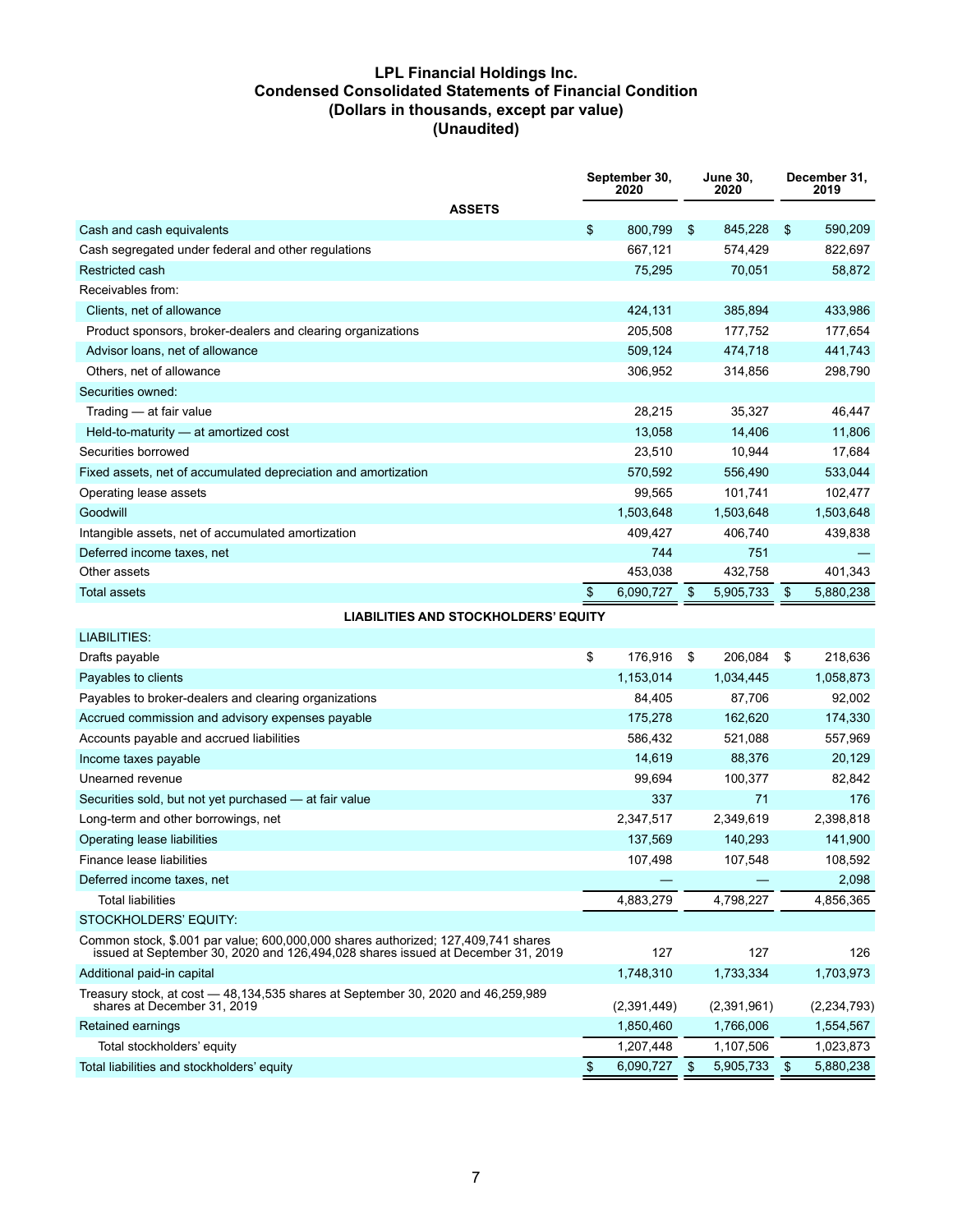## **LPL Financial Holdings Inc. Management's Statements of Operations(5) (In thousands, except per share data) (Unaudited)**

Certain information presented on pages 8-15 of this release is presented as reviewed by the Company's management and includes information derived from the Company's Unaudited Condensed Consolidated Statements of Income, non-GAAP financial measures, and operational and performance metrics. For information on non-GAAP financial measures, please see the section titled "Non-GAAP Financial Measures" that begins on page 3 of this release.

|                                                                  | <b>Quarterly Results</b> |            |                   |            |             |                       |            |             |  |
|------------------------------------------------------------------|--------------------------|------------|-------------------|------------|-------------|-----------------------|------------|-------------|--|
|                                                                  |                          | Q3 2020    |                   | Q2 2020    | %<br>Change |                       | Q3 2019    | %<br>Change |  |
| <b>Gross Profit(5)</b>                                           |                          |            |                   |            |             |                       |            |             |  |
| Sales-based commissions                                          | \$                       | 180,357    | \$                | 159,512    | 13%         | \$                    | 194,342    | (7%)        |  |
| Trailing commissions                                             |                          | 292,286    |                   | 267,941    | 9%          |                       | 280,651    | 4%          |  |
| Advisory                                                         |                          | 586,941    |                   | 523,370    | 12%         |                       | 514,363    | 14%         |  |
| Commission and advisory fees                                     |                          | 1,059,584  |                   | 950,823    | 11%         |                       | 989,356    | 7%          |  |
| Production based payout(6)                                       |                          | (917, 831) |                   | (819, 953) | 12%         |                       | (857, 384) | 7%          |  |
| Commission and advisory fees, net of payout                      |                          | 141,753    |                   | 130,870    | 8%          |                       | 131,972    | 7%          |  |
| Client cash                                                      |                          | 108,705    |                   | 116,266    | (7%)        |                       | 162,517    | (33%)       |  |
| Other asset-based(7)                                             |                          | 144,846    |                   | 130,801    | 11%         |                       | 129,623    | 12%         |  |
| Transaction and fee                                              |                          | 119,747    |                   | 119,478    | $-\%$       |                       | 121,222    | $(1\%)$     |  |
| Interest income and other, net(8)                                |                          | 8,484      |                   | 9,397      | (10%)       |                       | 13,556     | (37%)       |  |
| Total net commission and advisory fees and<br>attachment revenue |                          | 523,535    |                   | 506,812    | 3%          |                       | 558,890    | (6%)        |  |
| Brokerage, clearing and exchange expense                         |                          | (17, 834)  |                   | (18, 565)  | (4% )       |                       | (16, 380)  | 9%          |  |
| Gross Profit(5)                                                  |                          | 505,701    |                   | 488,247    | 4%          |                       | 542,510    | (7%)        |  |
|                                                                  |                          |            |                   |            |             |                       |            |             |  |
| <b>G&amp;A Expense</b>                                           |                          |            |                   |            |             |                       |            |             |  |
| Core G&A(9)                                                      |                          | 227,099    |                   | 222,406    | 2%          |                       | 215,198    | 6%          |  |
| Regulatory charges                                               |                          | 8,326      |                   | 6,115      | n/m         |                       | 7,905      | n/m         |  |
| Promotional                                                      |                          | 57,970     |                   | 44,540     | 30%         |                       | 61,715     | (6%)        |  |
| Employee share-based compensation                                |                          | 7,420      |                   | 8,040      | (8%)        |                       | 7,414      | $-\%$       |  |
| <b>Total G&amp;A</b>                                             |                          | 300,815    |                   | 281,101    | 7%          |                       | 292,232    | 3%          |  |
| EBITDA(5)                                                        |                          | 204,886    |                   | 207,146    | (1%)        |                       | 250,278    | (18%)       |  |
| Depreciation and amortization                                    |                          | 27,548     |                   | 26,890     | 2%          |                       | 24,062     | 14%         |  |
| Amortization of intangible assets                                |                          | 16,829     |                   | 16,689     | 1%          |                       | 16,286     | 3%          |  |
| Non-operating interest expense and other                         |                          | 25,179     |                   | 26,289     | (4% )       |                       | 31,944     | (21%)       |  |
| <b>INCOME BEFORE PROVISION FOR INCOME TAXES</b>                  |                          | 135,330    |                   | 137,278    | (1%)        |                       | 177,986    | (24%)       |  |
| PROVISION FOR INCOME TAXES                                       |                          | 31,541     |                   | 35,616     | (11%)       |                       | 46,272     | (32%)       |  |
| <b>NET INCOME</b>                                                | \$                       | 103,789    | \$                | 101,662    | 2%          | - \$                  | 131,714    | (21%)       |  |
| Earnings per share, diluted                                      | \$                       | 1.29       | \$                | 1.27       | 2%          | $\boldsymbol{\theta}$ | 1.57       | (18%)       |  |
| Weighted-average shares outstanding, diluted                     |                          | 80,550     |                   | 80,127     | 1%          |                       | 83,844     | (4% )       |  |
| EPS Prior to Amortization of Intangible Assets(5)(36)            | $\,$                     | 1.44       | $\boldsymbol{\$}$ | 1.42       | 1%          | $\boldsymbol{\$}$     | 1.71       | (16%)       |  |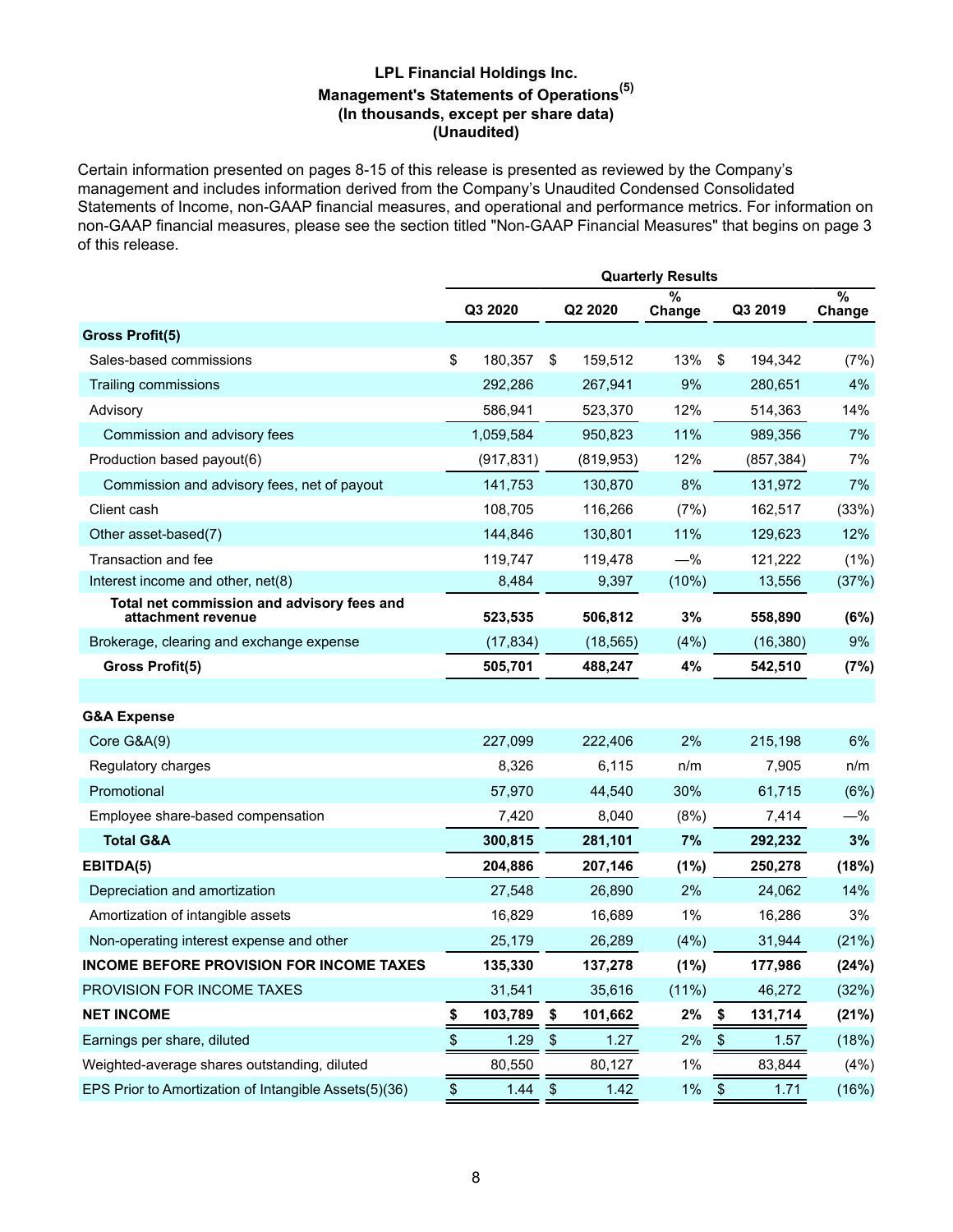# **LPL Financial Holdings Inc. Management's Statements of Operations Trend(5) (In thousands, except per share data) (Unaudited)**

|                                                               | <b>Quarterly Results</b>                  |            |                        |            |                            |            |
|---------------------------------------------------------------|-------------------------------------------|------------|------------------------|------------|----------------------------|------------|
|                                                               |                                           | Q3 2020    |                        | Q2 2020    |                            | Q1 2020    |
| <b>Gross Profit(5)</b>                                        |                                           |            |                        |            |                            |            |
| Sales-based commissions                                       | \$                                        | 180,357    | \$                     | 159,512    | \$                         | 228,391    |
| Trailing commissions                                          |                                           | 292,286    |                        | 267,941    |                            | 275,053    |
| Advisory                                                      |                                           | 586,941    |                        | 523,370    |                            | 579,027    |
| Commission and advisory fees                                  |                                           | 1,059,584  |                        | 950,823    |                            | 1,082,471  |
| Production based payout(6)                                    |                                           | (917, 831) |                        | (819, 953) |                            | (920, 835) |
| Commission and advisory fees, net of payout                   |                                           | 141,753    |                        | 130,870    |                            | 161,636    |
| Client cash                                                   |                                           | 108,705    |                        | 116,266    |                            | 151,398    |
| Other asset-based(7)                                          |                                           | 144,846    |                        | 130,801    |                            | 134,108    |
| Transaction and fee                                           |                                           | 119,747    |                        | 119,478    |                            | 137,096    |
| Interest income and other, net(8)                             |                                           | 8,484      |                        | 9,397      |                            | 8,364      |
| Total net commission and advisory fees and attachment revenue |                                           | 523,535    |                        | 506,812    |                            | 592,602    |
| Brokerage, clearing and exchange expense                      |                                           | (17, 834)  |                        | (18, 565)  |                            | (17, 024)  |
| Gross Profit(5)                                               |                                           | 505,701    |                        | 488,247    |                            | 575,578    |
|                                                               |                                           |            |                        |            |                            |            |
| <b>G&amp;A Expense</b>                                        |                                           |            |                        |            |                            |            |
| Core G&A(9)                                                   |                                           | 227,099    |                        | 222,406    |                            | 223,211    |
| Regulatory charges                                            |                                           | 8,326      |                        | 6,115      |                            | 6,157      |
| Promotional                                                   |                                           | 57,970     |                        | 44,540     |                            | 57,398     |
| Employee share-based compensation                             |                                           | 7,420      |                        | 8,040      |                            | 8,648      |
| <b>Total G&amp;A</b>                                          |                                           | 300,815    |                        | 281,101    |                            | 295,414    |
| EBITDA(5)                                                     |                                           | 204,886    |                        | 207,146    |                            | 280,164    |
| Depreciation and amortization                                 |                                           | 27,548     |                        | 26,890     |                            | 26,644     |
| Amortization of intangible assets                             |                                           | 16,829     |                        | 16,689     |                            | 16,570     |
| Non-operating interest expense and other                      |                                           | 25,179     |                        | 26,289     |                            | 29,318     |
| <b>INCOME BEFORE PROVISION FOR INCOME TAXES</b>               |                                           | 135,330    |                        | 137,278    |                            | 207,632    |
| PROVISION FOR INCOME TAXES                                    |                                           | 31,541     |                        | 35,616     |                            | 51,991     |
| <b>NET INCOME</b>                                             | \$                                        | 103,789    | \$                     | 101,662    | \$                         | 155,641    |
| Earnings per share, diluted                                   | $\, \, \$                                 | 1.29       | $\boldsymbol{\$}$      | 1.27       | $\boldsymbol{\mathsf{\$}}$ | 1.92       |
| Weighted-average shares outstanding, diluted                  |                                           | 80,550     |                        | 80,127     |                            | 81,166     |
| EPS Prior to Amortization of Intangible Assets(5)(36)         | $\, \, \raisebox{12pt}{$\scriptstyle \$}$ | 1.44       | $\boldsymbol{\varphi}$ | 1.42       | $\frac{1}{2}$              | 2.06       |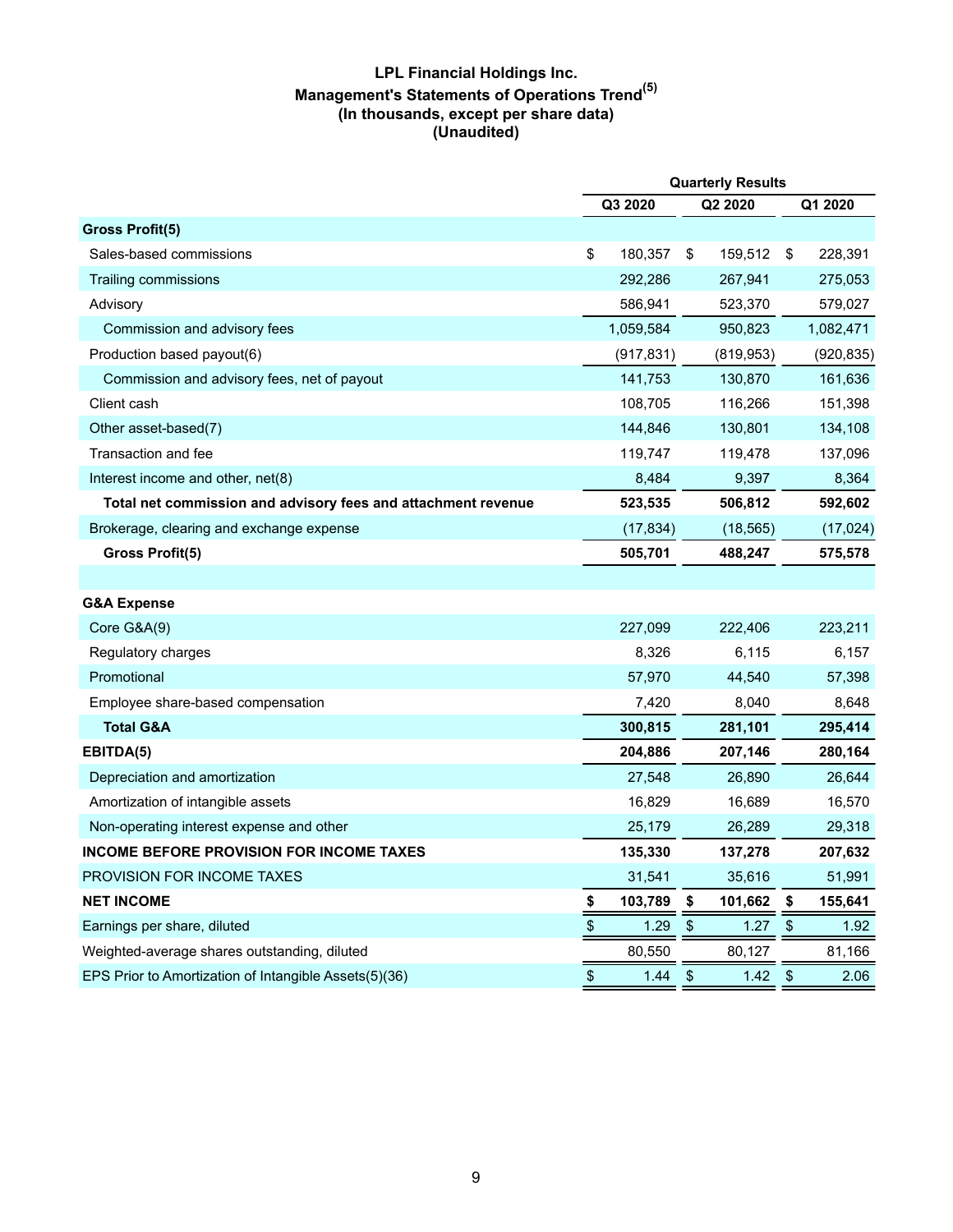# **LPL Financial Holdings Inc. Operating Measures(5) (Dollars in billions, except where noted) (Unaudited)**

|                                                     | Q3 2020     | Q2 2020     | Change    | Q3 2019     | Change   |
|-----------------------------------------------------|-------------|-------------|-----------|-------------|----------|
| <b>Market Drivers</b>                               |             |             |           |             |          |
| S&P 500 Index (end of period)                       | 3,363       | 3,100       | 8%        | 2,977       | 13%      |
| Fed Funds Daily Effective Rate (FFER) (average bps) | 9           | 6           | 3bps      | 220         | (211bps) |
|                                                     |             |             |           |             |          |
| <b>Assets</b>                                       |             |             |           |             |          |
| Advisory Assets(10)                                 | \$<br>405.9 | \$<br>375.3 | 8%        | \$<br>338.0 | 20%      |
| Brokerage Assets(11)                                | 404.4       | 386.4       | 5%        | 381.3       | 6%       |
| <b>Total Advisory and Brokerage Assets</b>          | \$<br>810.4 | \$<br>761.7 | 6%        | \$<br>719.3 | 13%      |
| Advisory % of Total Advisory and Brokerage Assets   | 50.1%       | 49.3%       | 80bps     | 47.0%       | 310bps   |
|                                                     |             |             |           |             |          |
| <b>Assets by Platform</b>                           |             |             |           |             |          |
| Corporate Platform Advisory Assets(12)              | \$<br>253.9 | \$<br>233.5 | 9%        | \$<br>209.4 | 21%      |
| Hybrid Platform Advisory Assets(13)                 | 152.0       | 141.9       | 7%        | 128.6       | 18%      |
| <b>Brokerage Assets</b>                             | 404.4       | 386.4       | 5%        | 381.3       | 6%       |
| <b>Total Advisory and Brokerage Assets</b>          | \$<br>810.4 | \$<br>761.7 | 6%        | \$<br>719.3 | 13%      |
|                                                     |             |             |           |             |          |
| <b>Centrally Managed Assets</b>                     |             |             |           |             |          |
| Centrally Managed Assets (14)                       | \$<br>59.0  | \$<br>54.4  | 8%        | \$<br>47.8  | 23%      |
| Centrally Managed % of Total Advisory Assets        | 14.5%       | 14.5%       | $-\%$ bps | 14.1%       | 40bps    |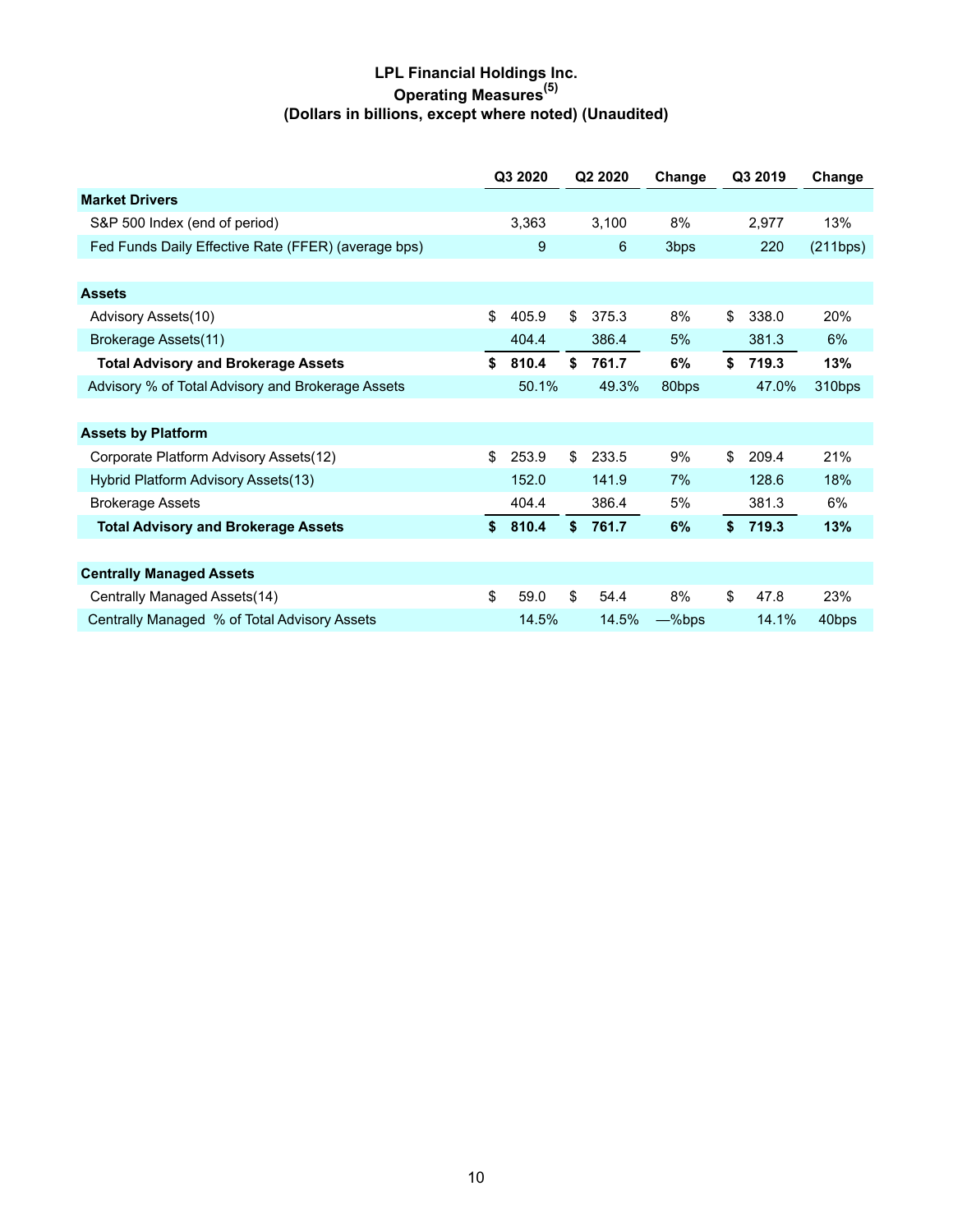# **LPL Financial Holdings Inc. Operating Measures(5) (Dollars in billions, except where noted) (Unaudited)**

|                                                   | Q3 2020 |       | Q2 2020 |       | Change         | Q3 2019 |       | Change |
|---------------------------------------------------|---------|-------|---------|-------|----------------|---------|-------|--------|
| <b>Net New Assets (NNA)</b>                       |         |       |         |       |                |         |       |        |
| Net New Advisory Assets(15)                       | \$      | 10.4  | \$      | 10.2  | n/m            | \$      | 10.1  | n/m    |
| Net New Brokerage Assets(16)                      |         | 0.7   |         | 2.8   | n/m            |         | 1.8   | n/m    |
| <b>Total Net New Assets</b>                       | \$      | 11.1  | \$      | 13.0  | n/m            | \$      | 11.9  | n/m    |
|                                                   |         |       |         |       |                |         |       |        |
| Net Brokerage to Advisory Conversions(17)         | \$      | 2.0   | \$      | 1.6   | n/m            | \$      | 1.7   | n/m    |
| Advisory NNA Annualized Growth(18)                |         | 11.0% |         | 12.7% | n/m            |         | 12.3% | n/m    |
| Total NNA Annualized Growth(18)                   |         | 5.8%  |         | 7.8%  | n/m            |         | 6.7%  | n/m    |
|                                                   |         |       |         |       |                |         |       |        |
| <b>Net New Advisory Assets</b>                    |         |       |         |       |                |         |       |        |
| Corporate Platform Net New Advisory Assets(19)    | \$      | 7.8   | \$      | 6.2   | n/m            | \$      | 7.1   | n/m    |
| Hybrid Platform Net New Advisory Assets(20)       |         | 2.6   |         | 4.0   | n/m            |         | 2.9   | n/m    |
| <b>Total Net New Advisory Assets</b>              | \$      | 10.4  | \$      | 10.2  | n/m            | \$      | 10.1  | n/m    |
| Centrally Managed Net New Advisory Assets(21)     | \$      | 1.9   | \$      | 1.3   | n/m            | \$      | 2.0   | n/m    |
|                                                   |         |       |         |       |                |         |       |        |
| <b>Client Cash Balances</b>                       |         |       |         |       |                |         |       |        |
| <b>Insured Cash Account Balances</b>              | \$      | 34.7  | \$      | 33.1  | 5%             | \$      | 22.2  | 56%    |
| Deposit Cash Account Balances                     |         | 8.0   |         | 7.7   | 4%             |         | 4.6   | 74%    |
| <b>Total Insured Sweep Balances</b>               |         | 42.7  |         | 40.8  | 5%             |         | 26.8  | 59%    |
| Money Market Account Cash Balances                |         | 1.5   |         | 1.6   | (6%)           |         | 2.6   | (42%)  |
| <b>Purchased Money Market Funds</b>               |         | 2.3   |         | 2.8   | (18%)          |         | 1.8   | 28%    |
| <b>Total Money Market Balances</b>                |         | 3.9   |         | 4.5   | (13%)          |         | 4.4   | (11%)  |
| <b>Total Client Cash Balances</b>                 | \$      | 46.6  | \$      | 45.3  | 3%             | \$      | 31.2  | 49%    |
| Client Cash Balances % of Total Assets            |         | 5.7%  |         | 5.9%  | (20bps)        |         | 4.3%  | 140bps |
|                                                   |         |       |         |       |                |         |       |        |
| <b>Client Cash Balance Average Fees</b>           |         |       |         |       |                |         |       |        |
| Insured Cash Account Average Fee - bps(22)        |         | 118   |         | 127   | (9)            |         | 241   | (123)  |
| Deposit Cash Account Average Fee - bps(22)        |         | 38    |         | 31    | $\overline{7}$ |         | 217   | (179)  |
| Money Market Account Average Fee - bps(22)        |         | 9     |         | 16    | (7)            |         | 68    | (59)   |
| Purchased Money Market Fund Average Fee - bps(22) |         | 20    |         | 27    | n/m            |         | 29    | n/m    |
| Total Client Cash Balance Average Fee - bps(22)   |         | 95    |         | 100   | (5)            |         | 211   | (116)  |
|                                                   |         |       |         |       |                |         |       |        |
| Net Buy (Sell) Activity(23)                       | \$      | 9.3   | \$      | 12.5  | n/m            | \$      | 9.0   | n/m    |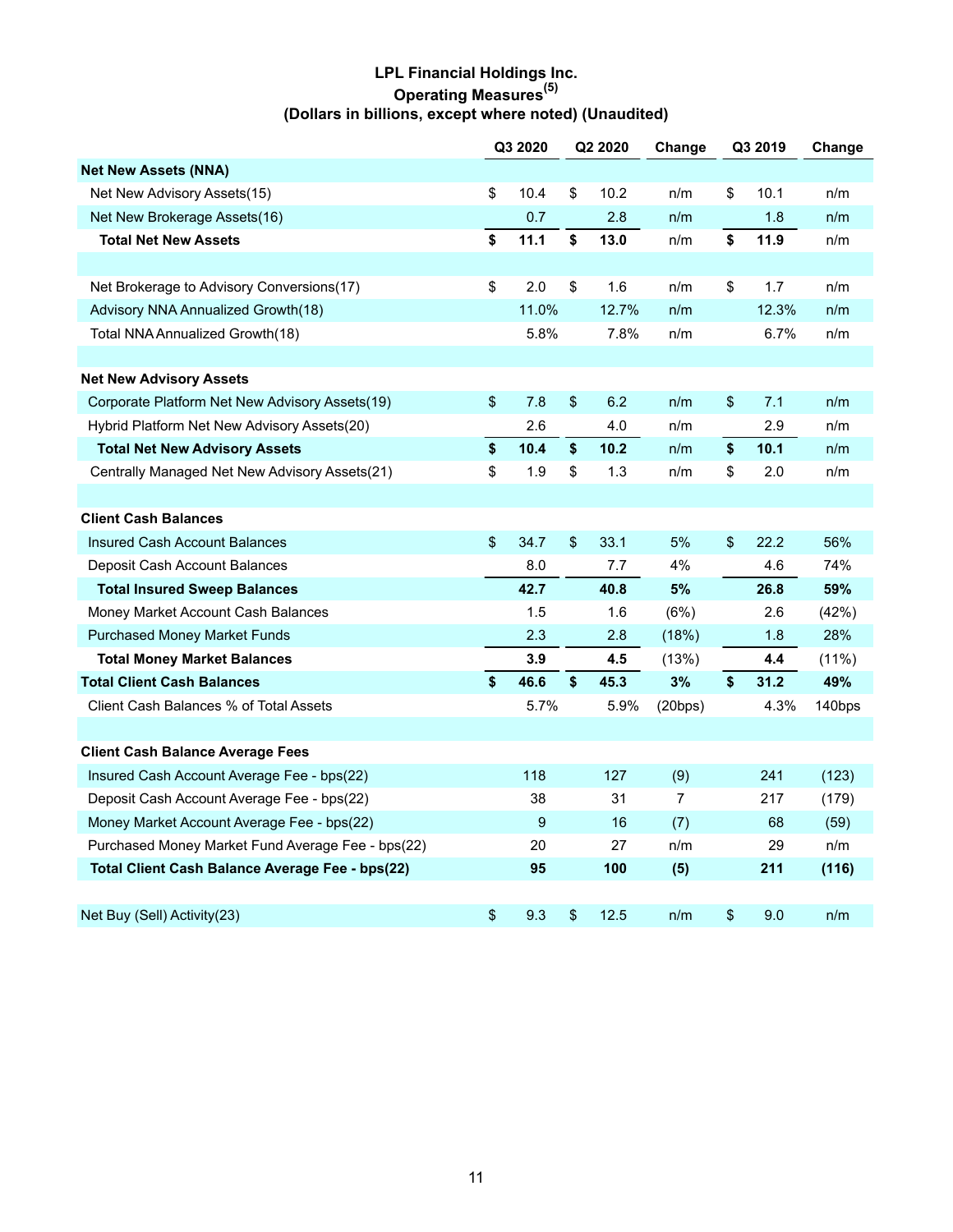# **LPL Financial Holdings Inc. Monthly Metrics(5) (Dollars in billions, except where noted) (Unaudited)**

|                                            |              | <b>September</b><br>2020 | <b>August</b><br>2020 |       | Aug to<br>September<br>Change | <b>July 2020</b> |       |                | <b>June 2020</b> |
|--------------------------------------------|--------------|--------------------------|-----------------------|-------|-------------------------------|------------------|-------|----------------|------------------|
| <b>Assets Served</b>                       |              |                          |                       |       |                               |                  |       |                |                  |
| Advisory Assets(10)                        | \$           | 405.9                    | \$                    | 410.4 | $(1.1\%)$                     | \$               | 392.7 | \$             | 375.3            |
| Brokerage Assets(11)                       |              | 404.4                    |                       | 412.2 | $(1.9\%)$                     |                  | 399.2 |                | 386.4            |
| <b>Total Advisory and Brokerage Assets</b> | \$           | 810.4                    | \$                    | 822.7 | $(1.5\%)$                     | \$               | 791.9 | \$             | 761.7            |
|                                            |              |                          |                       |       |                               |                  |       |                |                  |
| <b>Net New Assets (NNA)</b>                |              |                          |                       |       |                               |                  |       |                |                  |
| Net New Advisory Assets(15)                | \$           | 4.4                      | $\sqrt{3}$            | 3.1   | n/m                           | \$               | 2.9   | \$             | 4.3              |
| Net New Brokerage Assets(16)               |              | 0.7                      |                       |       | n/m                           |                  |       |                | 1.0              |
| <b>Total Net New Assets</b>                | \$           | 5.1                      | \$                    | 3.1   | n/m                           | \$               | 2.9   | \$             | 5.4              |
| Net Brokerage to Advisory Conversions(17)  | \$           | 0.7                      | \$                    | 0.6   | n/m                           | \$               | 0.7   | \$             | 0.7              |
|                                            |              |                          |                       |       |                               |                  |       |                |                  |
| <b>Client Cash Balances</b>                |              |                          |                       |       |                               |                  |       |                |                  |
| Insured Cash Account Balances              | $\mathbb{S}$ | 34.7                     | $\mathfrak{L}$        | 33.4  | 3.9%                          | $\$\$            | 33.2  | $\mathfrak{L}$ | 33.1             |
| Deposit Cash Account Balances              |              | 8.0                      |                       | 7.6   | 5.3%                          |                  | 7.6   |                | 7.7              |
| <b>Total Insured Sweep Balances</b>        |              | 42.7                     |                       | 41.0  | 4.1%                          |                  | 40.8  |                | 40.8             |
| Money Market Account Cash Balances         |              | 1.5                      |                       | 1.5   | $-%$                          |                  | 1.6   |                | 1.6              |
| <b>Purchased Money Market Funds</b>        |              | 2.3                      |                       | 2.6   | $(11.5\%)$                    |                  | 2.8   |                | 2.8              |
| <b>Total Money Market Balances</b>         |              | 3.9                      |                       | 4.1   | $(4.9\%)$                     |                  | 4.4   |                | 4.5              |
| <b>Total Client Cash Balances</b>          | \$           | 46.6                     | $\sqrt[6]{2}$         | 45.1  | 3.3%                          | \$               | 45.1  | \$             | 45.3             |
|                                            |              |                          |                       |       |                               |                  |       |                |                  |
| Net Buy (Sell) Activity(23)                | \$           | 2.9                      | $\sqrt{2}$            | 3.6   | n/m                           | \$               | 2.9   | $\sqrt{3}$     | 4.5              |
|                                            |              |                          |                       |       |                               |                  |       |                |                  |
| <b>Market Indices</b>                      |              |                          |                       |       |                               |                  |       |                |                  |
| S&P 500 Index (end of period)              |              | 3,363                    |                       | 3,500 | $(3.9\%)$                     |                  | 3,271 |                | 3,100            |
| Fed Funds Effective Rate (average bps)     |              | 9                        |                       | 9     | $-\mathsf{bps}$               |                  | 9     |                | 8                |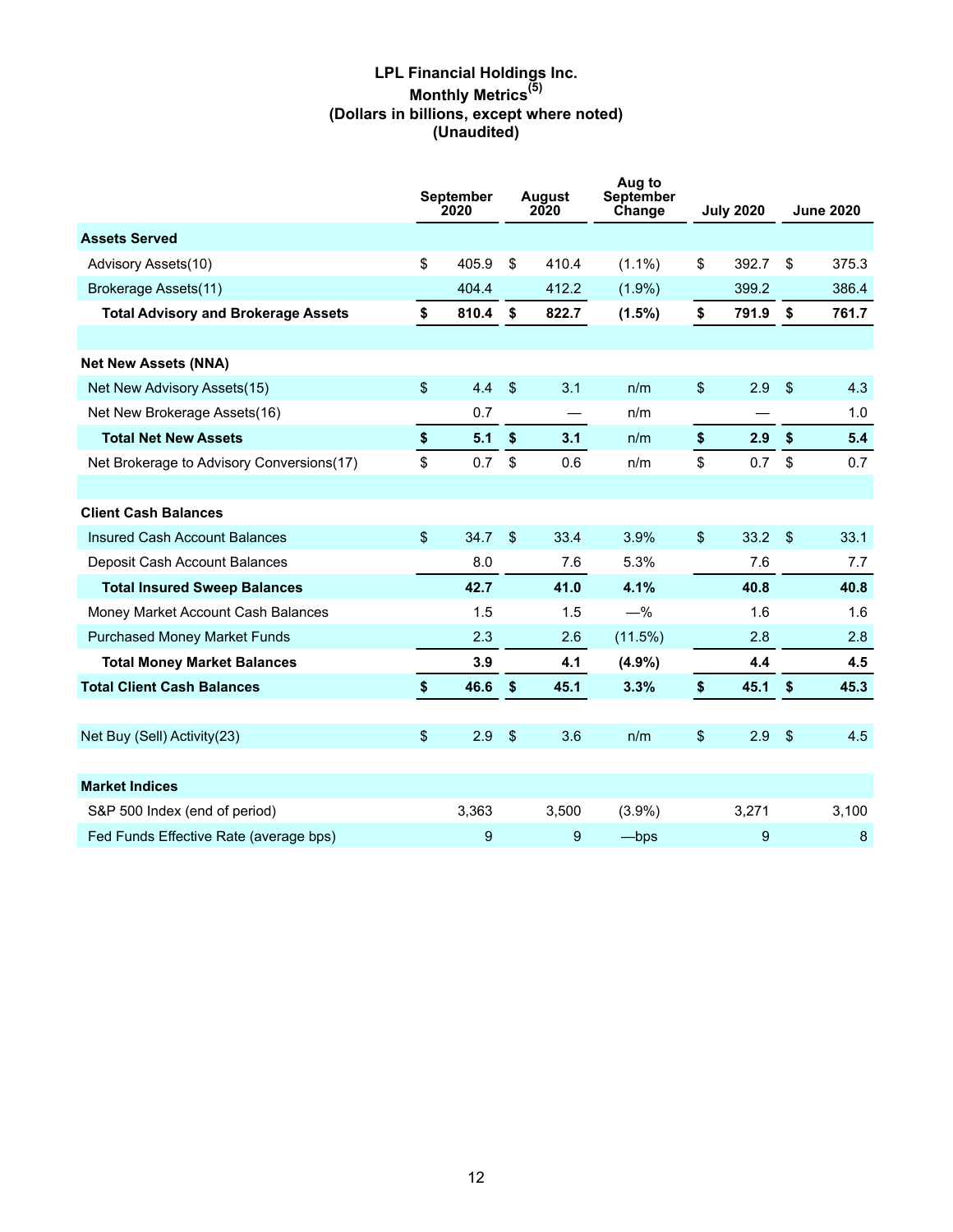# **LPL Financial Holdings Inc. Financial Measures(5) (Dollars in thousands, except where noted) (Unaudited)**

|                                      | Q3 2020       | Q2 2020       | Change | Q3 2019       | Change |
|--------------------------------------|---------------|---------------|--------|---------------|--------|
| <b>Commission Revenue by Product</b> |               |               |        |               |        |
| Annuities                            | \$250.823     | \$217.637     | 15%    | \$252.433     | (1%)   |
| Mutual funds                         | 146.788       | 133,800       | 10%    | 148,672       | (1%)   |
| Fixed income                         | 16,731        | 18.463        | (9%)   | 24,950        | (33%)  |
| Equities                             | 30.283        | 27.985        | 8%     | 20,149        | 50%    |
| Other                                | 28,018        | 29,568        | (5%)   | 28,789        | (3%)   |
| <b>Total commission revenue</b>      | 472,643<br>S. | 427,453<br>S. | 11%    | 474,993<br>\$ | $-\%$  |

**Commission Revenue by Sales-based and Trailing Commission**

| <b>Sales-based commissions</b>       |                          |               |       |                        |        |
|--------------------------------------|--------------------------|---------------|-------|------------------------|--------|
| Annuities                            | $\mathfrak{L}$<br>81,475 | \$<br>64,287  | 27%   | $\mathbf{s}$<br>95,236 | (14%)  |
| Mutual funds                         | 33,871                   | 29,716        | 14%   | 36,358                 | (7%)   |
| Fixed income                         | 16,731                   | 18,463        | (9%)  | 24,950                 | (33%)  |
| Equities                             | 30,283                   | 27,985        | 8%    | 20,149                 | 50%    |
| Other                                | 17,997                   | 19,061        | (6%)  | 17,649                 | 2%     |
| <b>Total sales-based commissions</b> | 180,357<br>\$            | 159,512<br>\$ | 13%   | 194,342<br>\$          | (7%)   |
| <b>Trailing commissions</b>          |                          |               |       |                        |        |
| Annuities                            | \$<br>169,348            | 153,350<br>\$ | 10%   | 157,197<br>\$          | 8%     |
| <b>Mutual funds</b>                  | 112,917                  | 104,084       | 8%    | 112,314                | $1\%$  |
| Other                                | 10,021                   | 10,507        | (5%)  | 11,140                 | (10%)  |
| <b>Total trailing commissions</b>    | 292,286<br>S             | 267,941<br>\$ | 9%    | 280,651<br>\$          | 4%     |
| <b>Total commission revenue</b>      | 472,643                  | 427,453<br>\$ | 11%   | 474,993<br>S.          | -%     |
|                                      |                          |               |       |                        |        |
| <b>Payout Rate</b>                   |                          |               |       |                        |        |
| <b>Base Payout Rate</b>              | 82.97%                   | 82.64%        | 33bps | 83.05%                 | (8bps) |
| <b>Production Based Bonuses</b>      | 3.65%                    | 3.59%         | 6bps  | 3.61%                  | 4bps   |
| <b>Total Payout Ratio</b>            | 86.62%                   | 86.24%        | 38bps | 86.66%                 | (4bps) |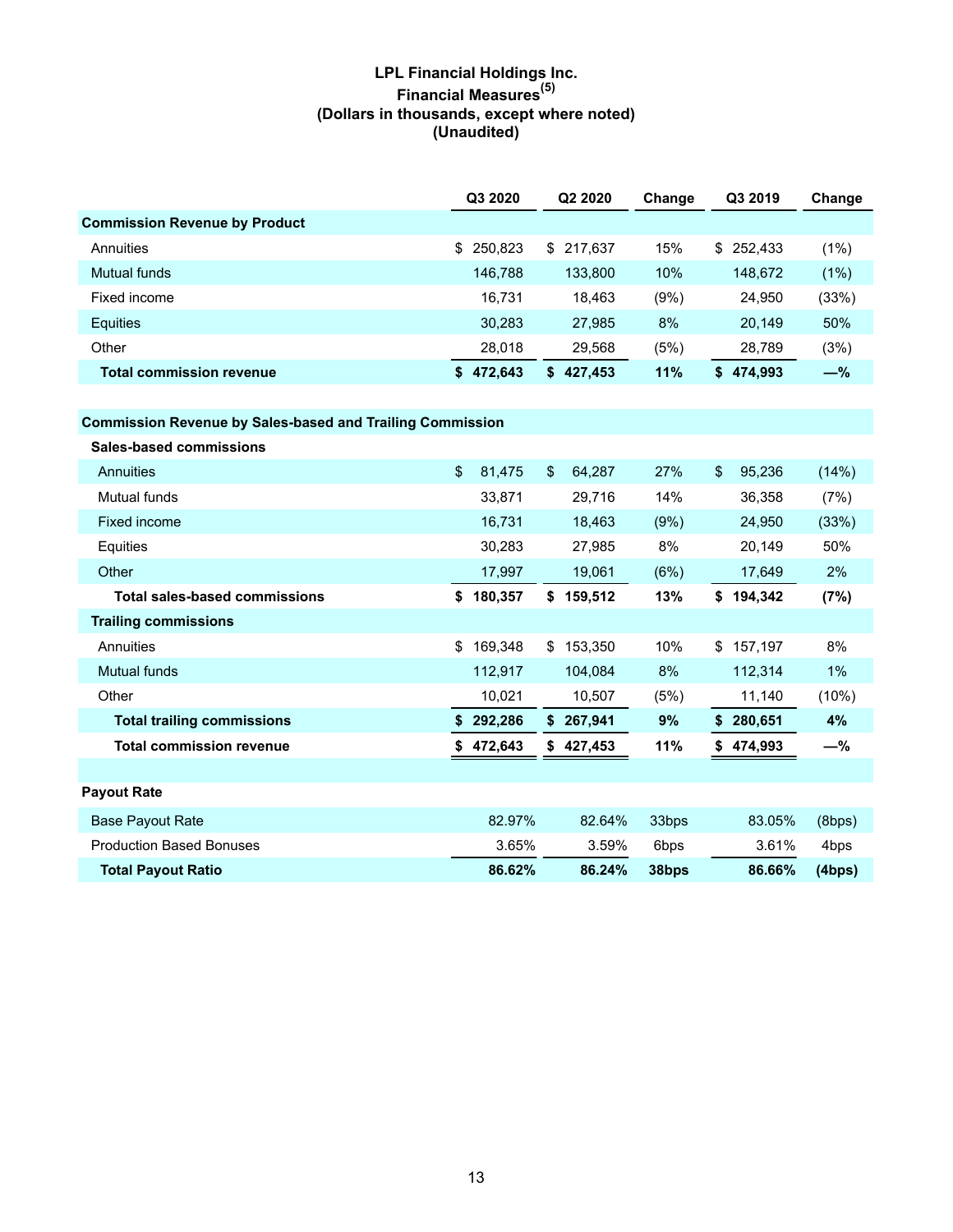# **LPL Financial Holdings Inc. Capital Management Measures(5) (Dollars in thousands, except where noted) (Unaudited)**

|                                                              | Q3 2020 |           |     | Q <sub>2</sub> 2020 |
|--------------------------------------------------------------|---------|-----------|-----|---------------------|
| <b>Cash Available for Corporate Use(24)</b>                  |         |           |     |                     |
| Cash at Parent                                               | \$      | 162.035   | \$  | 185.042             |
| Excess Cash at Broker-Dealer subsidiary per Credit Agreement |         | 78,739    |     | 77,292              |
| Other Available Cash                                         |         | 11,337    |     | 19,991              |
| <b>Total Cash Available for Corporate Use</b>                |         | 252,111   | S.  | 282,325             |
|                                                              |         |           |     |                     |
| <b>Credit Agreement Net Leverage</b>                         |         |           |     |                     |
| Total Debt (does not include unamortized premium)            | \$      | 2,361,975 |     | \$ 2,364,650        |
| Cash Available                                               |         | 252,111   |     | 282,325             |
| <b>Credit Agreement Net Debt</b>                             | S       | 2,109,864 |     | 2,082,325           |
| Credit Agreement EBITDA (trailing twelve months)(25)         | S       | 980.827   | \$. | 1,026,897           |
| <b>Credit Agreement Net Leverage Ratio</b>                   |         | 2.15x     |     | 2.03x               |

| <b>Total Debt</b>                          | <b>Balance</b> |     | <b>Current Applicable</b><br>Margin | <b>Yield At</b><br><b>Issuance</b> | <b>Interest Rate</b> | <b>Maturity</b>  |
|--------------------------------------------|----------------|-----|-------------------------------------|------------------------------------|----------------------|------------------|
| Revolving Credit Facility(a)               | \$             |     | ABR+25bps                           |                                    |                      | $-$ % 11/12/2024 |
| Broker-Dealer Revolving Credit Facility(b) |                |     | FFR+125bps                          |                                    |                      | $-$ % 7/31/2024  |
| Senior Secured Term Loan B                 | 1,061,975      |     | $LIBOR+175$ bps $(c)$               |                                    | 1.898%               | 11/12/2026       |
| Senior Unsecured Notes(d)                  | 500.000        |     | 5.75% Fixed                         | 5.750%                             | 5.750%               | 9/15/2025        |
| Senior Unsecured Notes(d)                  | 400,000        | (e) | 5.75% Fixed                         | 5.115%                             | 5.750%               | 9/15/2025        |
| Senior Unsecured Notes(f)                  | 400,000        |     | 4.625% Fixed                        | 4.625%                             | 4.625%               | 11/15/2027       |
| <b>Total / Weighted Average</b>            | \$2,361,975    |     |                                     |                                    | 3.828%               |                  |

- (a) The Revolving Credit Facility is secured and has a borrowing capacity of \$750 million.
- (b) The Broker-Dealer Revolving Credit Facility is unsecured and at LPL Financial LLC, the Company's brokerdealer subsidiary, and has a borrowing capacity of \$300 million.
- (c) The LIBOR rate option is one-month LIBOR rate and subject to an interest rate floor of 0 basis points.
- (d) The Senior Unsecured Notes were issued in two separate transactions; \$500 million in notes were issued in March 2017 at par; the remaining \$400 million were issued in September 2017 and priced at 103% of the aggregate principal amount.
- (e) Does not include unamortized premium of approximately \$7.5 million as of September 30, 2020.
- (f) The Senior Unsecured Notes were issued in November 2019 at par.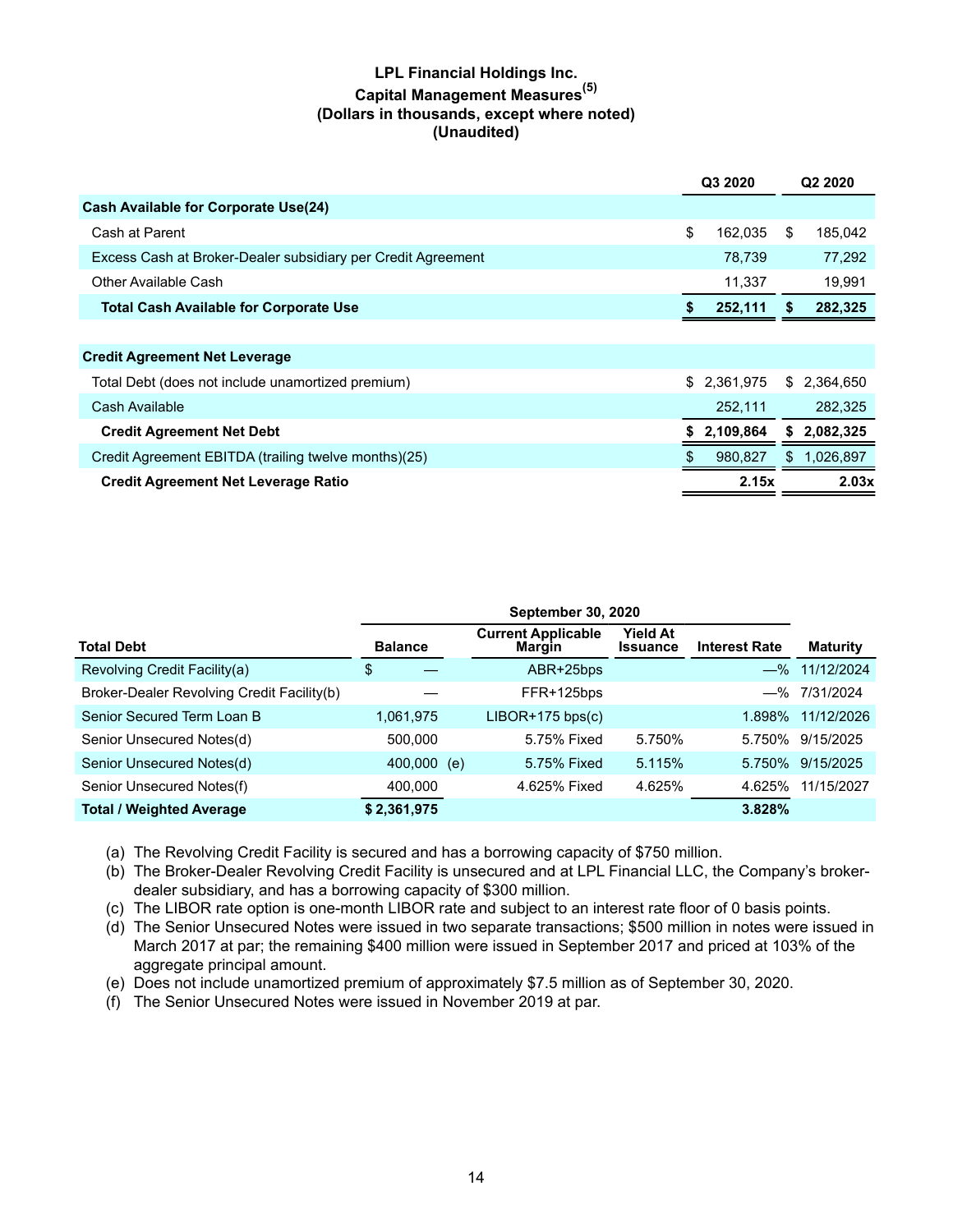# **LPL Financial Holdings Inc. Key Business and Financial Metrics(5) (Dollars in thousands, except where noted) (Unaudited)**

|                                                              | Q3 2020                        | Q2 2020             | Change          |     | Q3 2019    | Change    |
|--------------------------------------------------------------|--------------------------------|---------------------|-----------------|-----|------------|-----------|
| <b>Advisors</b>                                              |                                |                     |                 |     |            |           |
| Advisors                                                     | 17,168                         | 16,973              | 1%              |     | 16,349     | 5%        |
| <b>Net New Advisors</b>                                      | 195                            | 210                 |                 | n/m | 188        | n/m       |
| Annualized commission and advisory fees per Advisor(26)      | \$<br>248                      | \$<br>226           | 10%             |     | 243<br>\$  | 2%        |
| Average Total Assets per Advisor (\$ in millions)(27)        | \$<br>47.2                     | \$<br>44.9          | 5%              |     | 44.0<br>\$ | 7%        |
| Transition assistance loan amortization (\$ in millions)(28) | \$<br>30.4                     | \$<br>28.6          | 6%              |     | \$<br>24.4 | 25%       |
| Total client accounts (in millions)                          | 5.9                            | 5.8                 | 2%              |     | 5.5        | 7%        |
|                                                              |                                |                     |                 |     |            |           |
| Employees - period end                                       | 4,658                          | 4,585               | 2%              |     | 4,353      | 7%        |
|                                                              |                                |                     |                 |     |            |           |
| <b>Productivity Metrics</b>                                  |                                |                     |                 |     |            |           |
| Advisory Revenue as a % of Corporate Advisory Assets(29)     | 1.02%                          | 1.02%               | $-\mathsf{bps}$ |     | 1.02%      | -%bps     |
| Gross Profit ROA(30)                                         | 27.9bps                        | 29.3 <sub>bps</sub> | (1.4bps)        |     | 31.4bps    | (3.5bps)  |
| OPEX as a % of Advisory and Brokerage Assets(31)             | 17.8bps                        | 18.2bps             | (0.4bps)        |     | 18.7bps    | (0.9bps)  |
| EBIT ROA(32)                                                 | 10.1bps                        | 11.1bps             | (1.0bps)        |     | 12.8bps    | (2.7bps)  |
| Production Retention Rate (YTD annualized)(33)               | 98.1%                          | 98.6%               | (50bps)         |     | 96.3%      | 180bps    |
| Recurring Gross Profit Rate(34)                              | 86.1%                          | 86.8%               | (70bps)         |     | 87.1%      | (100bps)  |
| EBITDA as a % of Gross Profit                                | 40.5%                          | 42.4%               | (190bps)        |     | 46.1%      | (560bps)  |
|                                                              |                                |                     |                 |     |            |           |
| Capital Expenditure (\$ in millions)                         | \$<br>40.1                     | \$<br>37.9          | 6%              |     | \$<br>40.7 | (1%)      |
|                                                              |                                |                     |                 |     |            |           |
| Share Repurchases (\$ in millions)                           | \$<br>$\overline{\phantom{0}}$ | \$                  | $-\%$           |     | \$130.3    | $(100\%)$ |
| Dividends (\$ in millions)                                   | 19.8                           | 19.7                | 1%              |     | 20.5       | (3%)      |
| Total Capital Allocated (\$ in millions)                     | \$<br>19.8                     | \$<br>19.7          | 1%              |     | \$150.8    | (87%)     |
| Weighted-average Share Count, Diluted                        | 80.6                           | 80.1                | 1%              |     | 83.8       | (4%)      |
| <b>Total Capital Allocated per Share(35)</b>                 | \$<br>0.25                     | \$<br>0.25          | $-\%$           |     | \$<br>1.80 | (86%)     |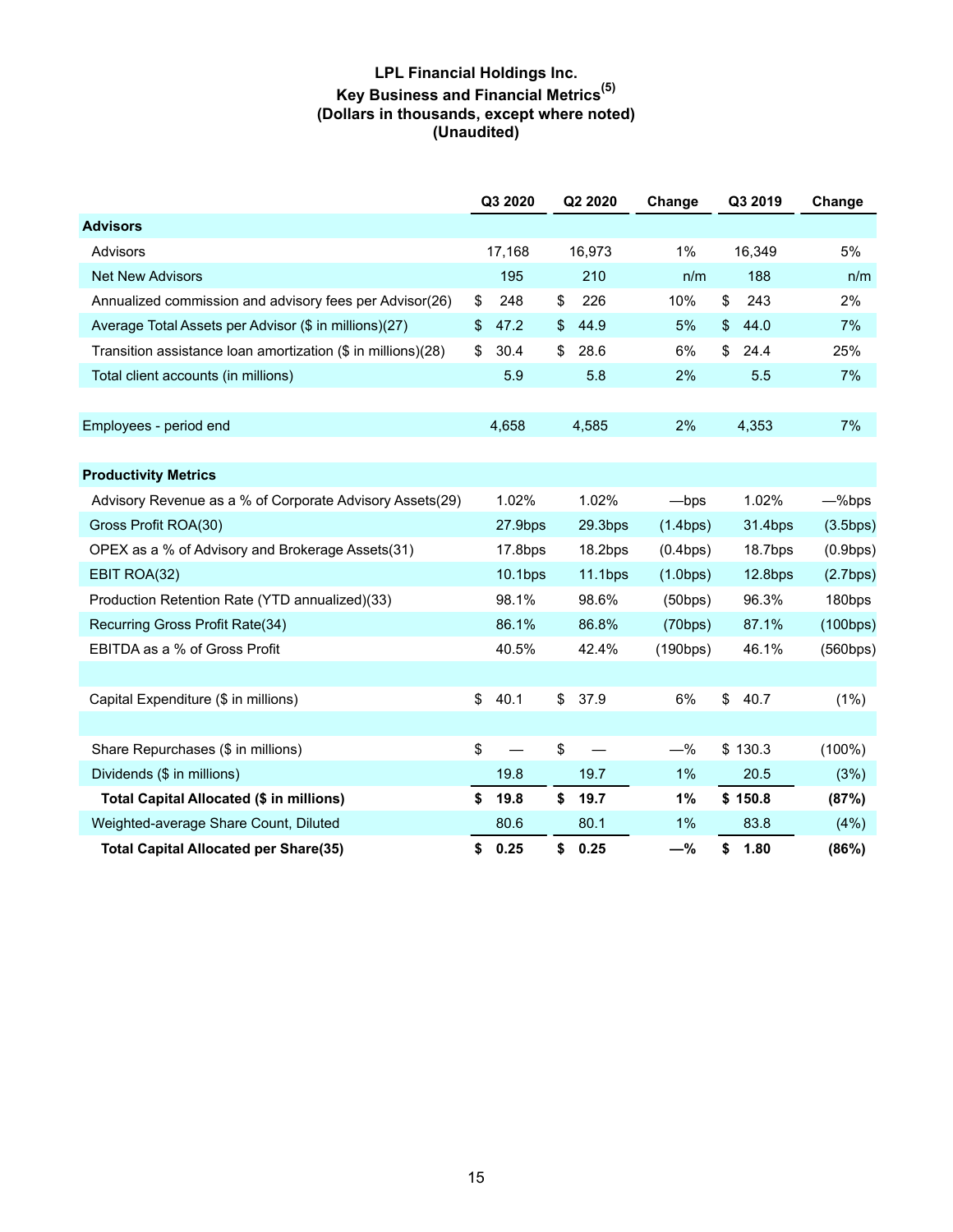#### **Endnote Disclosures**

- (1) In April 2020, the Company updated its definition of net new assets to include Dividends plus Interest, minus Advisory Fees. See FNs 15, 16, 19, 20 and 21.
- (2) Represents the estimated total advisory and brokerage assets expected to transition to the Company's broker-dealer subsidiary, LPL Financial LLC ("LPL Financial"), associated with advisors who transferred their licenses to LPL Financial during the period. The estimate is based on prior business reported by the advisors, which has not been independently and fully verified by LPL Financial. The actual transition of assets to LPL Financial generally occurs over several quarters including the initial quarter of the transition, and the actual amount transitioned may vary from the estimate.
- (3) "Financial advisors" or "Advisors" include registered representatives and/or investment adviser representatives affiliated with LPL Financial, an SEC registered broker-dealer and investment adviser. Q3 2020 advisor count included 22 advisors from the acquisition of Lucia Securities. While the Lucia advisors' licenses transferred to LPL as of the end of Q3 2020, the client assets from Lucia Securities are expected to transfer onto LPL's platform in Q4 2020.
- (4) Compliance with the Credit Agreement Net Leverage Ratio is only required under our revolving credit facility.
- (5) Certain information presented on pages 8-15 includes non-GAAP financial measures and operational and performance metrics. For more information on non-GAAP financial measures, please see the section titled "Non-GAAP Financial Measures" that begins on page 3 of this release.
- (6) Production based payout is an operating measure calculated as a commission and advisory expense less advisor deferred compensation expense. Below is a reconciliation of production based payout against the Company's commission and advisory expense for the periods presented (in thousands):

|                                        | Q3 2020 |         | Q <sub>2</sub> 2020 |         | Q1 2020  | Q3 2019 |         |  |
|----------------------------------------|---------|---------|---------------------|---------|----------|---------|---------|--|
| Production based payout                |         | 917.831 | \$                  | 819.953 | 920.835  |         | 857.384 |  |
| Advisor deferred compensation expense  |         | 18.935  |                     | 39.894  | (50,040) |         | (749)   |  |
| <b>Commission and advisory expense</b> |         | 936,766 |                     | 859.847 | 870.795  |         | 856.635 |  |

- (7) Consists of revenues from the Company's sponsorship programs with financial product manufacturers and omnibus processing and networking services, but does not include fees from client cash programs. Other asset-based revenues are a component of asset-based revenues and are derived from the Company's Unaudited Condensed Consolidated Statements of Income.
- (8) Interest income and other, net is an operating measure calculated as interest income, net of interest expense plus other revenue, less advisor deferred compensation expense. Below is a reconciliation of interest income and other, net against the Company's interest income, net of interest expense and other revenue for the periods presented (in thousands):

|                                             | Q3 2020     |    | Q <sub>2</sub> 2020 |     | Q1 2020  | Q3 2019 |
|---------------------------------------------|-------------|----|---------------------|-----|----------|---------|
| Interest income, net of interest expense    | \$<br>6.623 | -S | 6.540               | -\$ | 9.542    | 11,531  |
| Plus: Other revenue                         | 20.796      |    | 42.751              |     | (51,218) | 1.276   |
| Less: Advisor deferred compensation expense | (18, 935)   |    | (39, 894)           |     | 50.040   | 749     |
| Interest income and other, net              | 8.484       |    | 9.397               |     | 8.364    | 13,556  |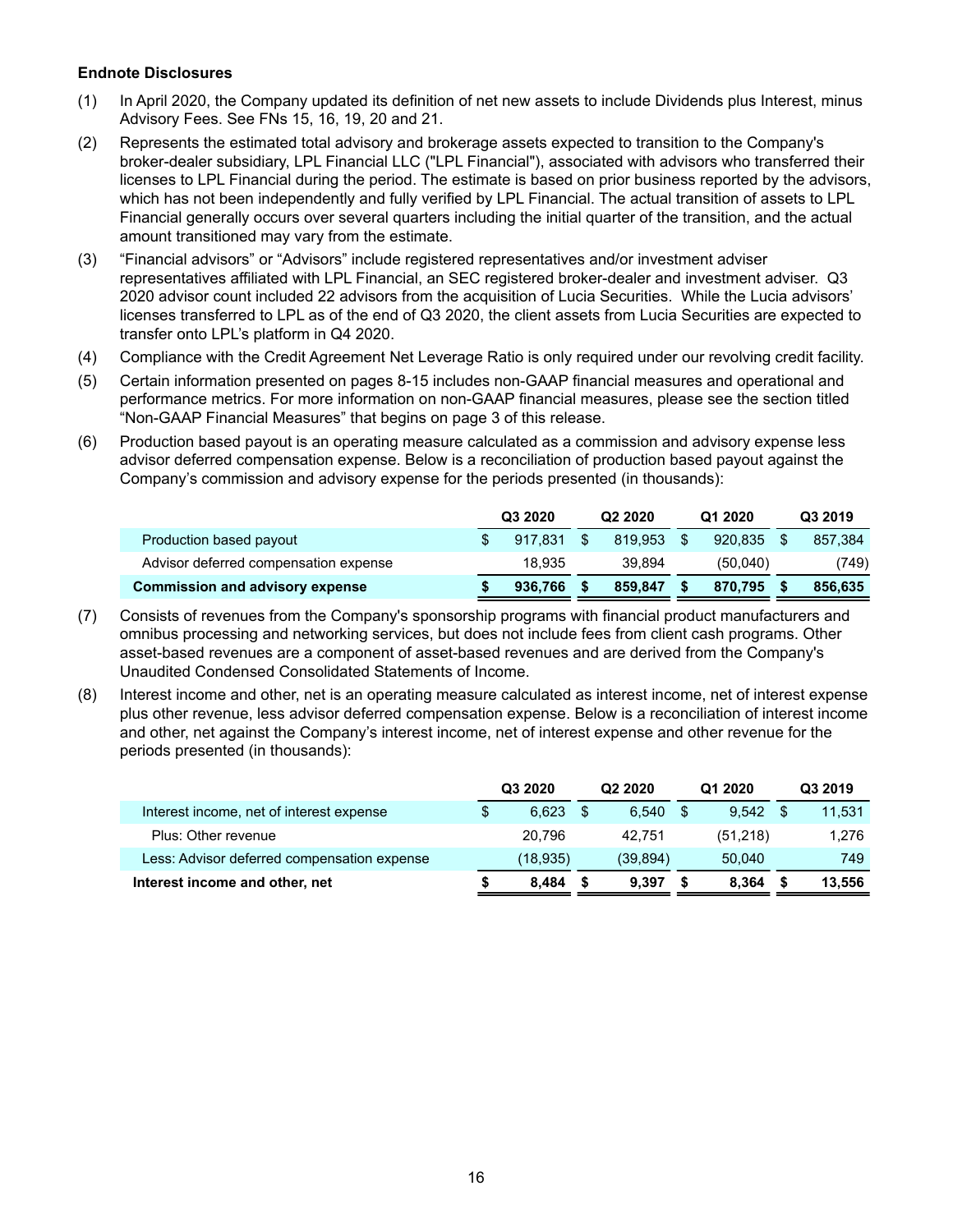(9) Core G&A is a non-GAAP financial measure. Please see a description of Core G&A under "Non-GAAP Financial Measures" on page 3 of this release for additional information. Below is a reconciliation of Core G&A against the Company's total operating expenses for the periods presented:

|                                                        |    | Q3 2020   | Q2 2020 |           | Q1 2020 |           |    | Q3 2019   |
|--------------------------------------------------------|----|-----------|---------|-----------|---------|-----------|----|-----------|
| <b>Operating Expense Reconciliation (in thousands)</b> |    |           |         |           |         |           |    |           |
| Core G&A                                               | \$ | 227.099   | \$      | 222,406   | \$      | 223,211   | \$ | 215,198   |
| Regulatory charges                                     |    | 8,326     |         | 6,115     |         | 6,157     |    | 7,905     |
| Promotional                                            |    | 57,970    |         | 44.540    |         | 57.398    |    | 61,715    |
| Employee share-based compensation                      |    | 7,420     |         | 8,040     |         | 8,648     |    | 7,414     |
| <b>Total G&amp;A</b>                                   |    | 300,815   |         | 281,101   |         | 295,414   |    | 292,232   |
| Commissions and advisory                               |    | 936,766   |         | 859,847   |         | 870,795   |    | 856,635   |
| Depreciation & amortization                            |    | 27,548    |         | 26,890    |         | 26,644    |    | 24,062    |
| Amortization of intangible assets                      |    | 16.829    |         | 16.689    |         | 16,570    |    | 16,286    |
| Brokerage, clearing and exchange                       |    | 17,834    |         | 18,565    |         | 17,024    |    | 16,380    |
| <b>Total operating expenses</b>                        | S  | 1,299,792 | S       | 1,203,092 | S       | 1,226,447 | S  | 1,205,595 |

- (10) Consists of total advisory assets under custody at LPL Financial. Q4 2019 also included advisory assets serviced by investment advisor representatives of Allen & Company of Florida, LLC ("Allen & Company") that were onboarded to LPL Financial's custodial platform in Q4 2019.
- (11) Consists of brokerage assets serviced by advisors licensed with LPL Financial. Q4 2019 also included brokerage assets serviced by advisors licensed with Allen & Company that were onboarded to LPL Financial's custodial platform in Q4 2019.
- (12) Consists of total assets on LPL Financial's corporate advisory platform serviced by investment advisor representatives of LPL Financial or Allen & Company.
- (13) Consists of total assets on LPL Financial's independent advisory platform serviced by investment advisor representatives of separate registered investment advisor firms ("Hybrid RIAs"), rather than of LPL Financial.
- (14) Represents those advisory assets in LPL Financial's Model Wealth Portfolios, Optimum Market Portfolios, Personal Wealth Portfolios and Guided Wealth Portfolios platforms.
- (15) Consists of total client deposits into advisory accounts, including advisory assets serviced by Allen & Company advisors, less total client withdrawals from advisory accounts, plus dividends, plus interest, minus advisory fees. The Company considers conversions from and to brokerage accounts as deposits and withdrawals, respectively. Figures for Net New Advisory Assets reported prior to April 2020 did not include dividends and interest or subtract advisory fees. The figure previously reported for Q3 2019 was an inflow of \$9.2 billion. See FN 1.
- (16) Consists of total client deposits into brokerage accounts, including brokerage assets serviced by Allen & Company advisors, less total client withdrawals from brokerage accounts, plus dividends, plus interest. The Company considers conversions from and to advisory accounts as deposits and withdrawals, respectively. Figures for Net New Brokerage Assets reported prior to April 2020 did not include dividends and interest. The figure previously reported for Q3 2019 was an inflow of \$0.6 billion. See FN 1.
- (17) Consists of existing custodied assets that converted from brokerage to advisory, less existing custodied assets that converted from advisory to brokerage.
- (18) Calculated as annualized current period net new assets divided by preceding period assets in their respective categories of advisory assets or total advisory and brokerage assets.
- (19) Consists of total client deposits into advisory accounts on LPL Financial's corporate advisory platform (FN 12) less total client withdrawals from advisory accounts on its corporate advisory platform, plus dividends, plus interest, minus advisory fees. Figures for Corporate Platform Net New Advisory Assets reported prior to April 2020 did not include dividends and interest or subtract advisory fees. The figure previously reported for Q3 2019 was an inflow of \$6.6 billion. See FN 1.
- (20) Consists of total client deposits into advisory accounts on LPL Financial's independent advisory platform (FN 13) less total client withdrawals from advisory accounts on its independent advisory platform, plus dividends, plus interest, minus advisory fees. Figures for Hybrid Platform Net New Advisory Assets reported prior to April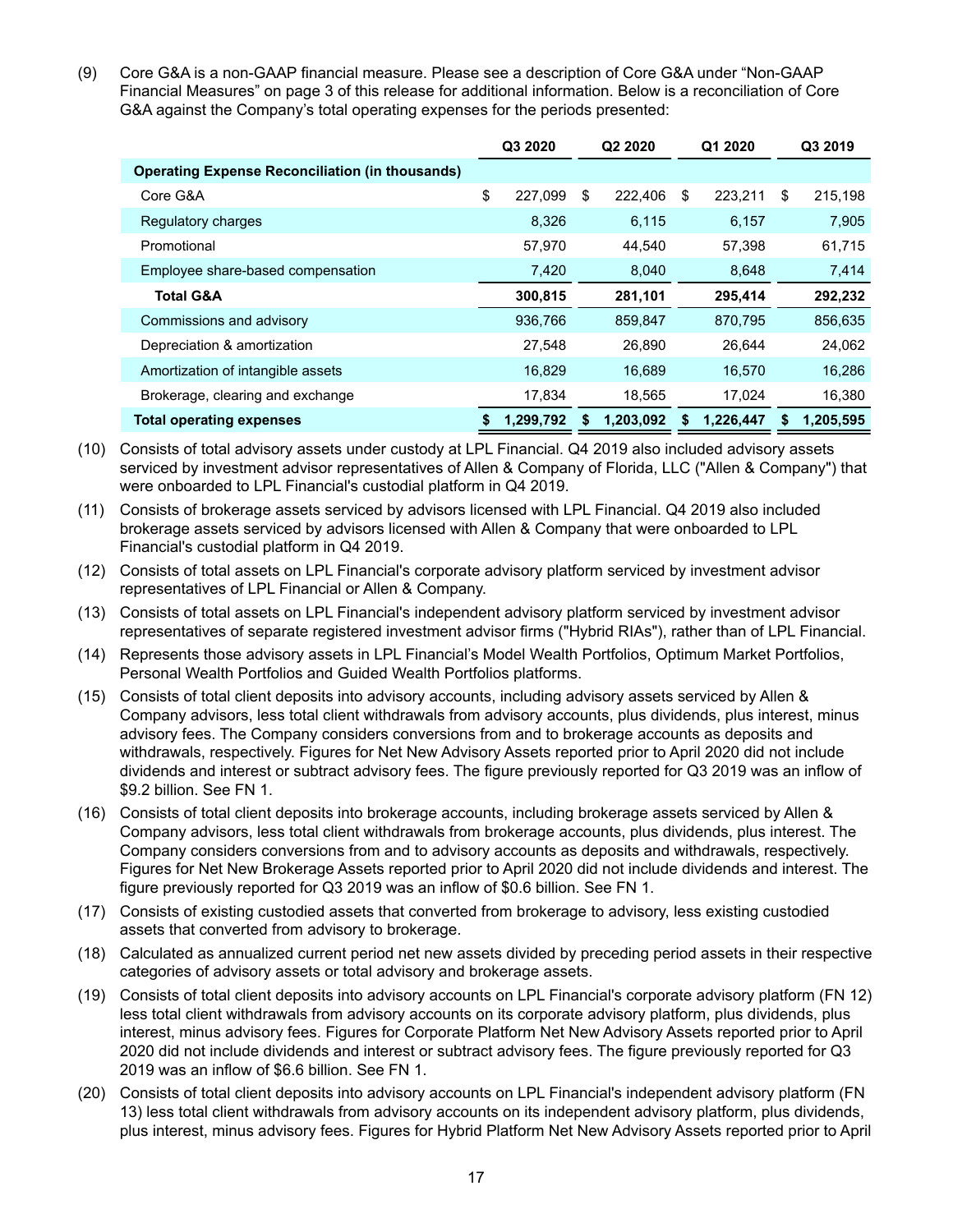2020 did not include dividends and interest or subtract advisory fees. The figure previously reported for Q3 2019 was an inflow of \$2.6 billion. See FN 1.

- (21) Consists of total client deposits into centrally managed assets accounts (FN 14) less total client withdrawals from centrally managed assets accounts, plus dividends, plus interest, minus advisory fees. Figures for Centrally Managed Net New Advisory Assets reported prior to April 2020 did not include dividends and interest or subtract advisory fees. The figure previously reported for Q3 2019 was an inflow of \$1.9 billion. See FN 1.
- (22) Calculated by dividing revenue for the period by the average balance during the period.
- (23) Represents the amount of securities purchased less the amount of securities sold in client accounts custodied with LPL Financial. Reported activity does not include any other cash activity, such as deposits, withdrawals, dividends received or fees paid.
- (24) Consists of cash unrestricted by the Credit Agreement and other regulations available for operating, investing, and financing uses.
- (25) EBITDA and Credit Agreement EBITDA are non-GAAP financial measures. Please see a description of EBITDA and Credit Agreement EBITDA under "Non-GAAP Financial Measures" on page 3 of this release for additional information. Under the Credit Agreement, management calculates Credit Agreement EBITDA for a trailing twelve month period at the end of each fiscal quarter, and in doing so may make further adjustments to prior quarters. Below are reconciliations of EBITDA and Credit Agreement EBITDA to net income for the periods presented (dollars in thousands):

|                                                           | Q3 2020 |         |    | Q <sub>2</sub> 2020 |
|-----------------------------------------------------------|---------|---------|----|---------------------|
| <b>EBITDA and Credit Agreement EBITDA Reconciliations</b> |         |         |    |                     |
| Net income                                                | \$      | 487,768 | \$ | 515,693             |
| Non-operating interest expense                            |         | 112,170 |    | 118,935             |
| Provision for income taxes                                |         | 157,471 |    | 172,202             |
| Loss on extinguishment of debt                            |         | 3,156   |    | 3,156               |
| Depreciation and amortization                             |         | 106,745 |    | 103,259             |
| Amortization of intangible assets                         |         | 66,719  |    | 66,176              |
| <b>EBITDA</b>                                             | \$      | 934,029 | S. | 979,421             |
| <b>Credit Agreement Adjustments:</b>                      |         |         |    |                     |
| Employee share-based compensation expense                 | \$      | 31.287  | \$ | 31,281              |
| Advisor share-based compensation expense                  |         | 2,404   |    | 2,495               |
| Other                                                     |         | 13,107  |    | 13,700              |
| <b>Credit Agreement EBITDA (trailing twelve months)</b>   | \$      | 980,827 |    | 1,026,897           |

- (26) Calculated based on the average advisor count from the current period and prior period.
- (27) Calculated based on the end-of-period total advisory and brokerage assets divided by end-of-period advisor count.
- (28) Represents the amortization expense amount of forgivable loans for transition assistance to advisors and financial institutions.
- (29) Represents advisory revenue as a percentage of Corporate Platform Advisory Assets (FN 12) for the trailing twelve month period.
- (30) Represents Gross Profit (FN 5), a non-GAAP financial measure, for the trailing twelve month period, divided by average month-end total advisory and brokerage assets for the trailing twelve month period.
- (31) Represents operating expenses for the trailing twelve month period, excluding production-related expense, divided by average month-end total advisory and brokerage assets for the period. Production-related expense includes commissions and advisory expense and brokerage, clearing and exchange expense. For purposes of this metric, operating expenses includes Core G&A (FN 9), a non-GAAP financial measure, as well as regulatory charges, promotional, employee share-based compensation, depreciation & amortization, and amortization of intangible assets.
- (32) EBIT ROA is calculated as Gross Profit ROA less OPEX as a percentage of Total Advisory and Brokerage Assets.